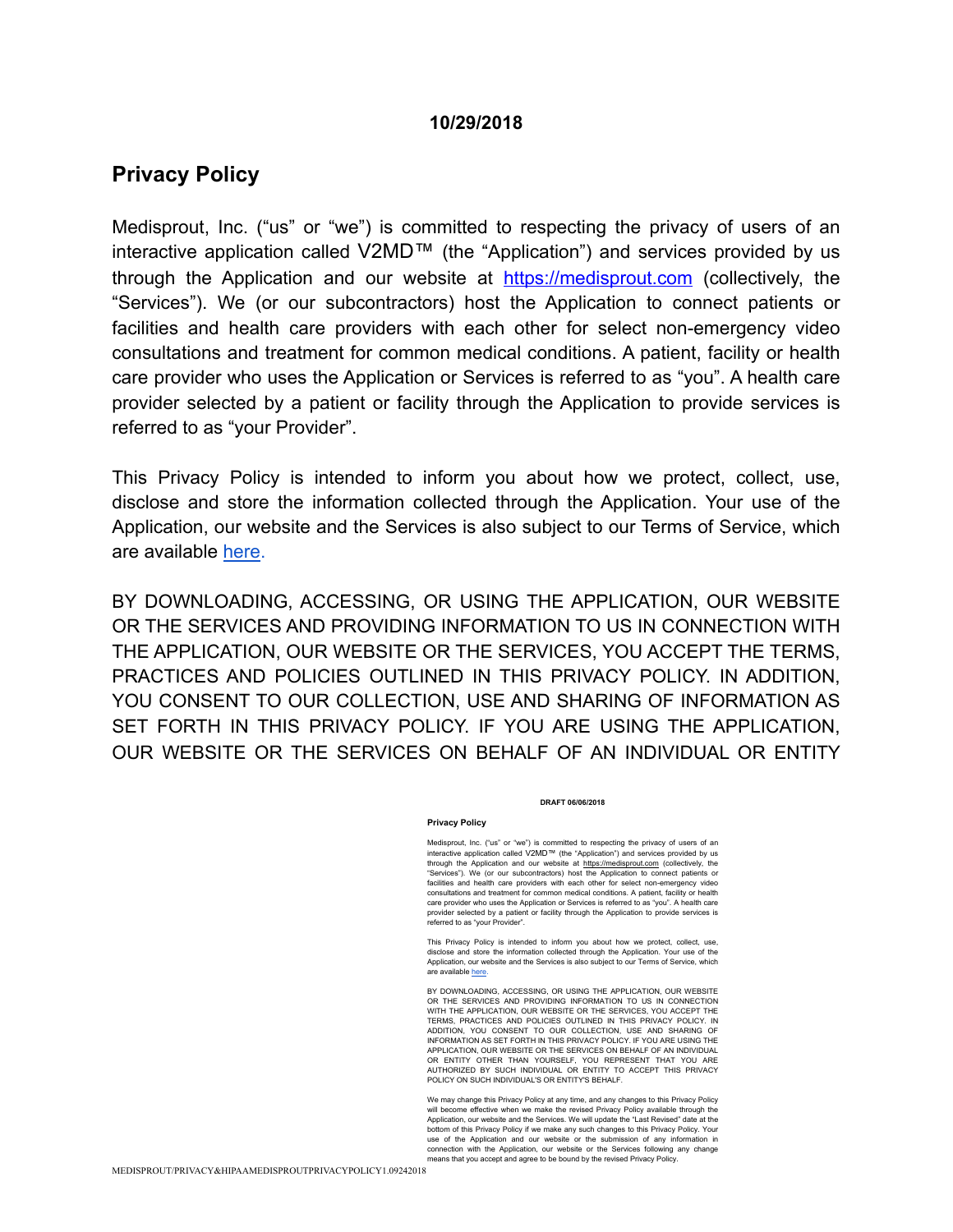OTHER THAN YOURSELF, YOU REPRESENT THAT YOU ARE AUTHORIZED BY SUCH INDIVIDUAL OR ENTITY TO ACCEPT THIS PRIVACY POLICY ON SUCH INDIVIDUAL'S OR ENTITY'S BEHALF.

We may change this Privacy Policy at any time, and any changes to this Privacy Policy will become effective when we make the revised Privacy Policy available through the Application, our website and the Services. We will update the "Last Revised" date at the bottom of this Privacy Policy if we make any such changes to this Privacy Policy. Your use of the Application and our website or the submission of any information in connection with the Application, our website or the Services following any change means that you accept and agree to be bound by the revised Privacy Policy.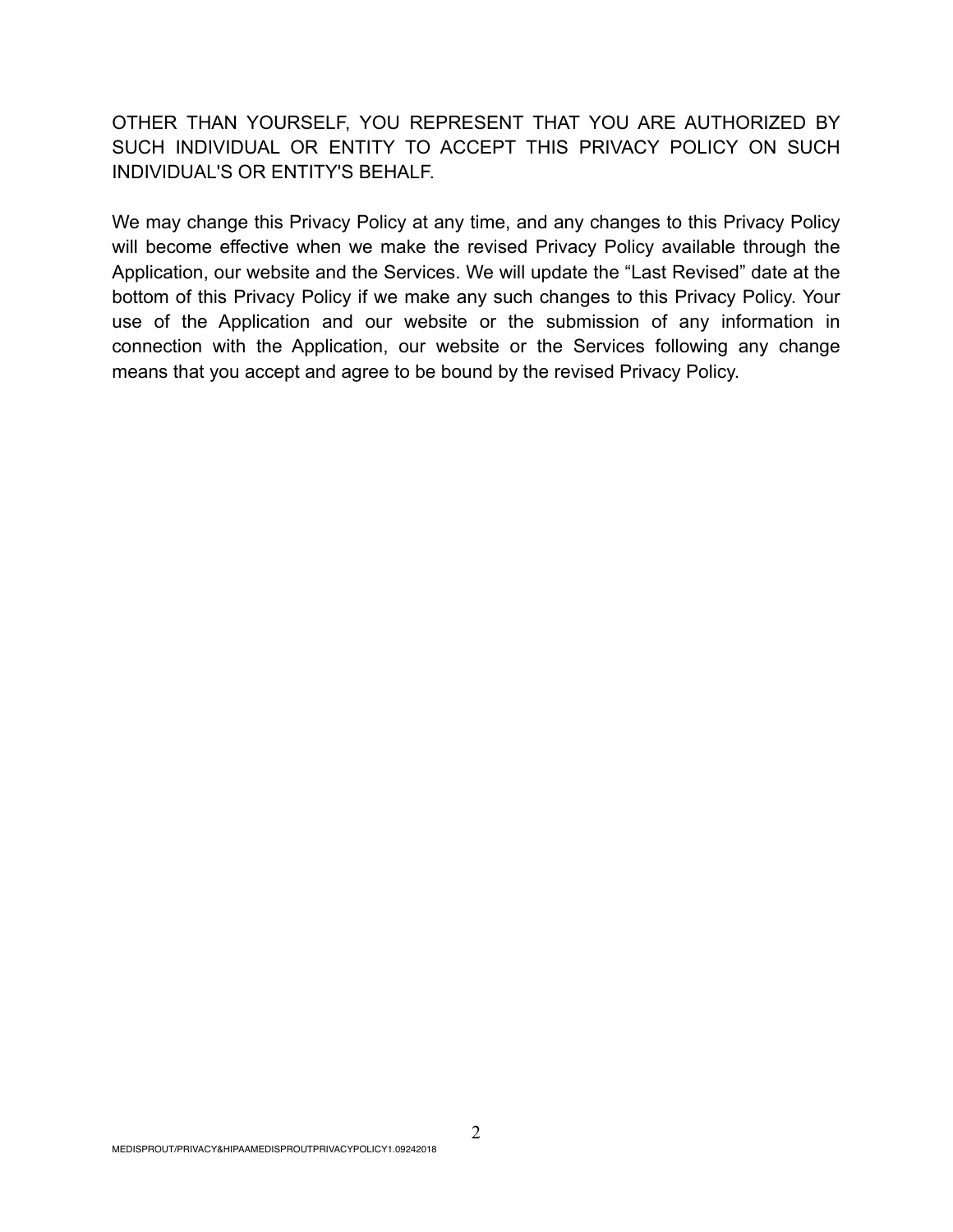## JURISDICTIONAL ISSUES

We intend to provide the Application and our Services in the United States. Accordingly, this Privacy Policy, and our collection, use, and disclosure of your Personal Information (as defined below), is governed by United States law. We do not represent or warrant that the Application, or any functionality or feature of the Application, is appropriate or available for use in any particular jurisdiction. If you choose to access or use the Application, our website or the Services from outside the United States, you do so on your own initiative and at your own risk, and you are solely responsible for complying with all local laws, rules and regulations. By using the Application, our website or the Services and submitting any Personal Information from outside the United States, you acknowledge that the Application, our website and the Services are subject to United States law and you consent to the transfer of your Personal Information to the United States, which may provide a different level of data security than in your country of residence.

## PERSONAL INFORMATION

# Personal Information We May Collect

In order for a you to use the Services, we may require you to provide us with certain information that identifies you as an individual or relates to an identifiable person ("Personal Information"). We and our third-party service providers may collect Personal Information from you that you provide through the Application or our website. That information includes, among other things:

**·** Your name and your contact data, such as your physical and billing addresses. e-mail address, phone number, and your Application login and password;

- **·** Demographic data, such as your gender, your date of birth and your zip code;
- **·** Insurance information, such as your insurance carrier and insurance plan;
- **·** Payment information, such as your credit or debit card number;
- **·** Confirmation that your Provider provided services to you; and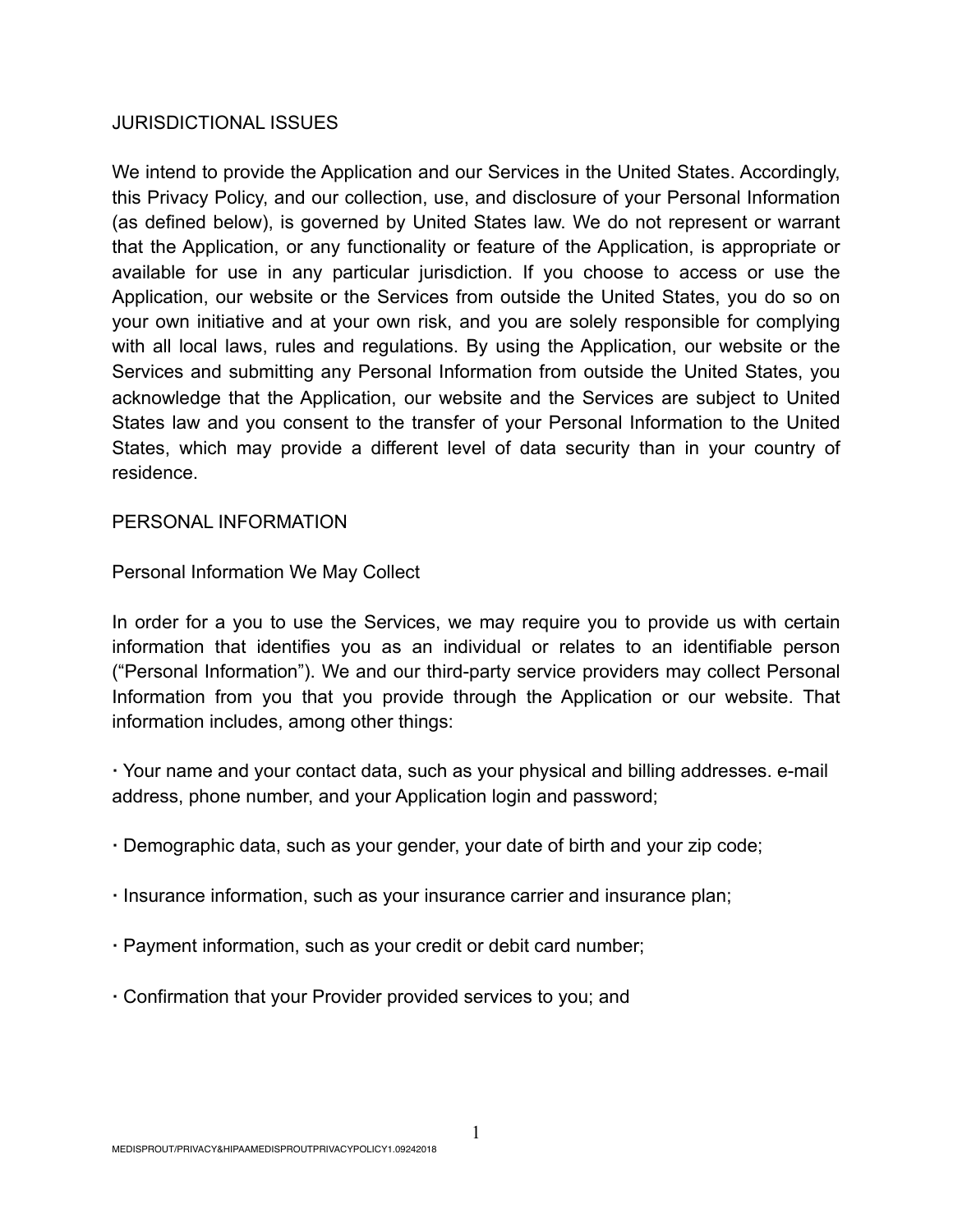**·** Health and medical data, such as the doctors, dentists or other health care providers you visited in the past, the dates and reasons for those visits, your medical history and condition, and other medical and health information you choose to share with us.

If you submit to us or to our service providers any Personal Information relating to other people in connection with the Services, you represent that you have the authority to do so and to permit us to use the information in accordance with this Privacy Policy.

If you communicate with us by, for example, e-mail or letter, any information provided in such communication may be collected as Personal Information.

In addition to the information that we collect directly from you, we may also collect certain Personal Information about you from or on behalf of your Providers. We use and disclose this information only in accordance with your permission, which you are deemed to provide when you use the Application, our website or the Services. If you do not agree, or if you subsequently withdraw your permission, you may not be able to use the Application or the Services, but you may continue to receive health care services from your Provider outside of the Application.

We may also collect precise information about the location of your mobile device with your consent. Please see below under "How We Collect Non-Personal Information" for additional information about our collection of location information.

How We May Use Personal Information

We and our third-party service providers may use Personal Information to:

- schedule and provide services related to the scheduling of appointments for audio, video and other electronic means of communication between you and your Provider (which we refer to as "Telemedicine");
- respond to your inquiries and requests, such as to establish a Telemedicine conference, and send you communications that you request;
- send to you administrative information, including information regarding the Application, and changes to our terms, conditions and policies;
- communicate with you and your Providers regarding your health status, appointments and related services provided by your Provider;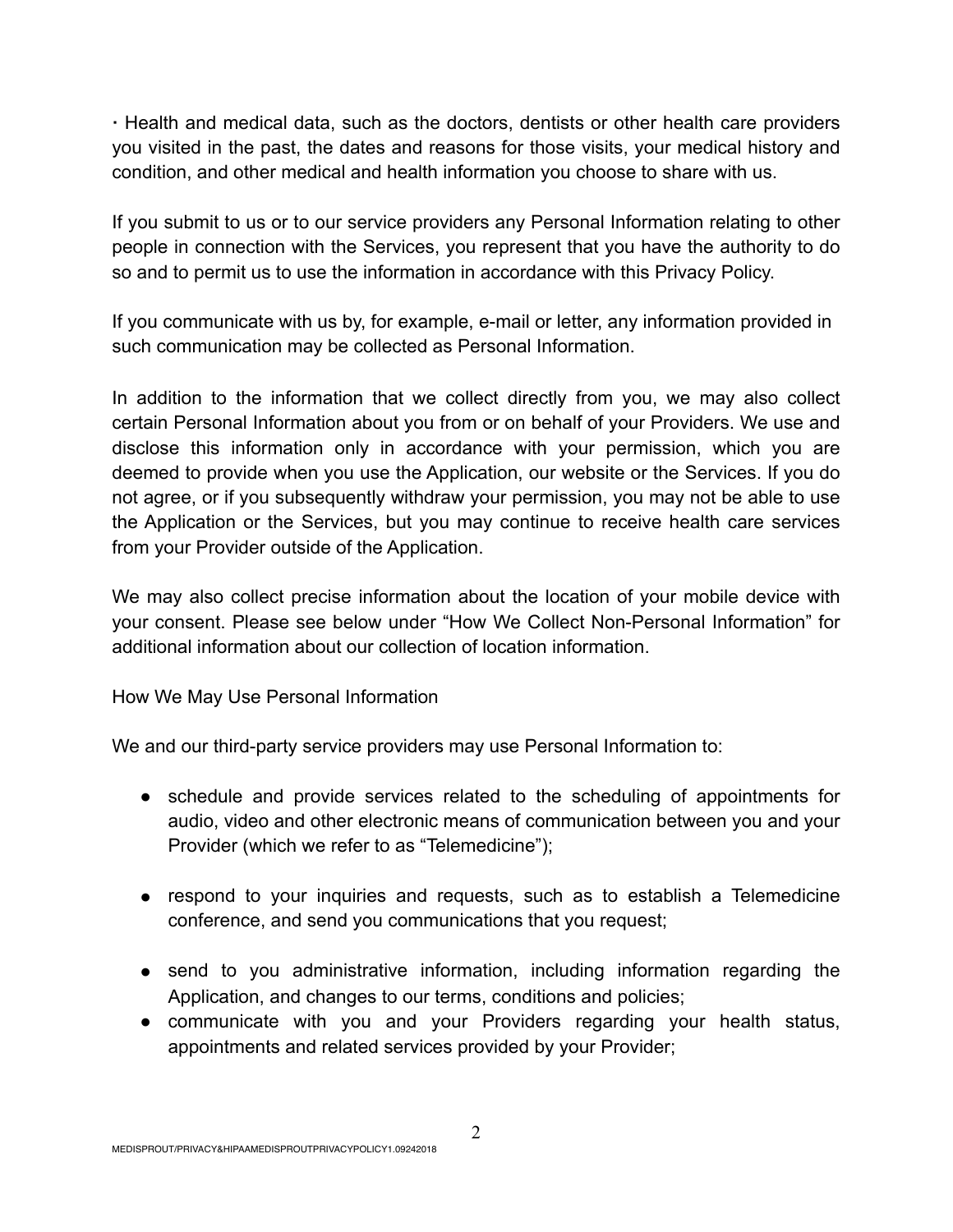● obtain or facilitate payments for Telemedicine appointments and related services provided by your Provider and send to you payment receipts;

- provide you with customer service related to the above items;
- confirm that health care services you requested through the Application were provided to you by your Providers and to receive your evaluation of the services provided to you by your Providers;
- personalize your experience on the Application by providing educational materials;
- further our business purposes, such as quality assessment, data analysis, audits, developing new products and services, enhancing the Application, improving our Services, identifying usage trends, developing tools which help you assess the performance, competence and qualifications of health care providers, conducting training programs for health care providers, and determining the effectiveness of our promotional campaigns; and
- act as we believe to be necessary or appropriate (a) under applicable law, (b) to comply with legal process, (c) to respond to requests from public or government authorities, (d) to enforce our Terms of Service and Privacy Policy, (e) to protect our operations or those of any of our affiliates, (f) to protect the rights, privacy, safety or property of ours or our affiliates and, in our discretion (but without liability if we take such actions), you or others, (g) at our discretion (but without liability if we take such actions) under emergency circumstances, to notify emergency services or your family members, personal representatives or other individuals involved in your care of your location and condition, or (h) to allow us to pursue available remedies or limit the damages that we may sustain.

Our use of your Personal Information may also be subject to certain restrictions set forth in an agreement between us and your Provider.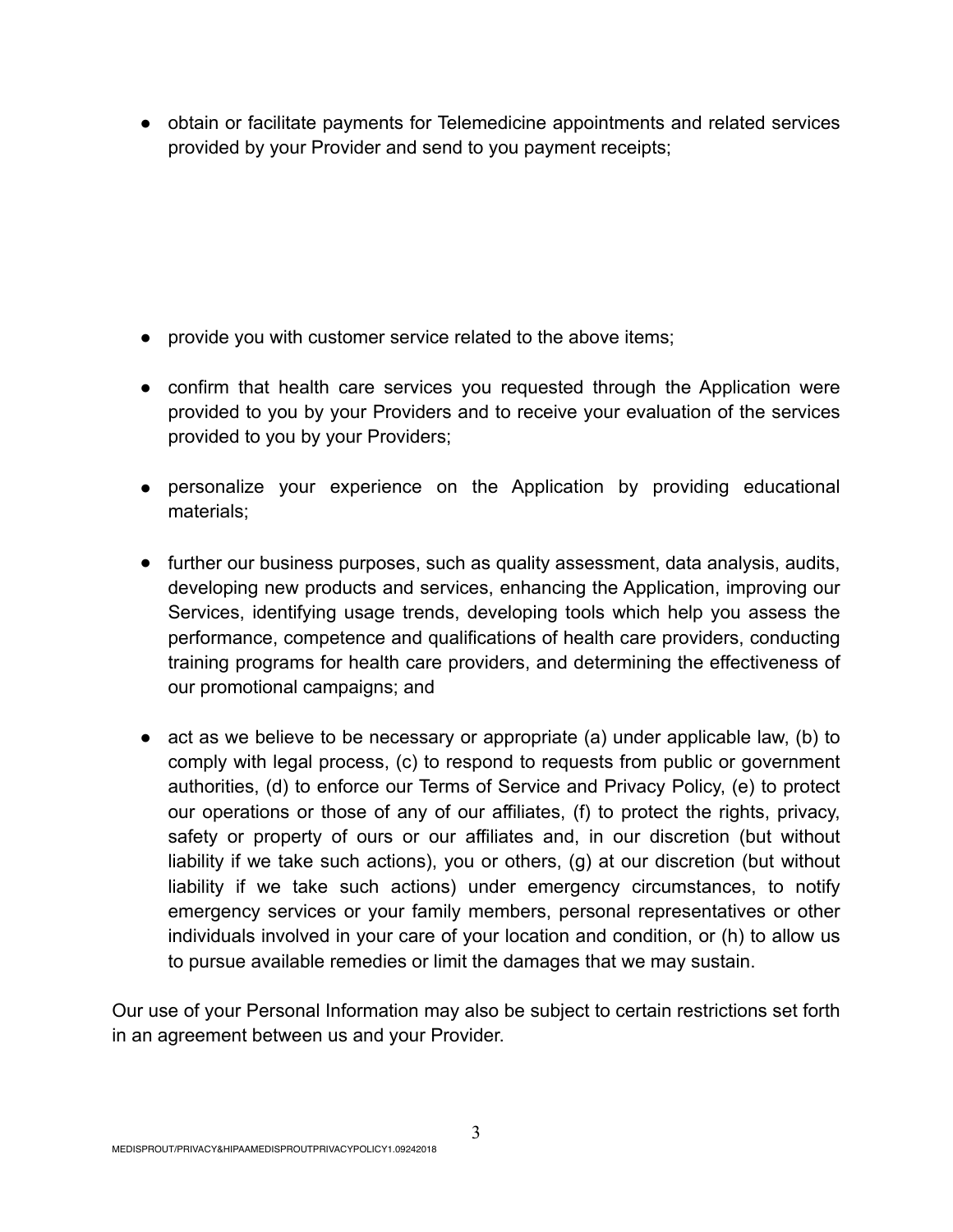How Personal Information May Be Disclosed

Your Personal Information may be disclosed to:

- our third-party service providers that provide services such as hosting the Application, data analysis, information technology services and infrastructure, customer service, e-mail delivery, auditing and other similar services;
- health care providers, including your Providers, to schedule and fulfill appointments and provide health care services, and to confirm those services were delivered to you;
- our affiliates that are subject to this Policy;
- third parties, such as your insurance carrier or Provider(s), consistent with your instructions;
- your Provider for other treatment, payment or health care purposes of your Provider;
- third parties in connection with a substantial corporate transaction, such as the sale of a website, a merger, consolidation, asset sale or in the unlikely event of bankruptcy; and
- a third party as we believe to be necessary or appropriate (a) under applicable law, (b) to comply with legal process, (c) to respond to requests from public or government authorities, including public and government authorities outside your country of residence, (d) to enforce our Terms of Service and Privacy Policy, (e) to protect our operations or those of any of our affiliates, (f) to protect the rights, privacy, safety or property of ours or our affiliates and, in our discretion (but without liability if we take such actions), you or others, (g) at our discretion (but without liability if we take such actions) under emergency circumstances, to notify emergency services or your family members, personal representatives or other individuals involved in your care of your location and condition, or (h) to allow us to pursue available remedies or limit the damages that we may sustain.

Our disclosure of your Personal Information may also be subject to certain restrictions set forth in an agreement between us and your Provider.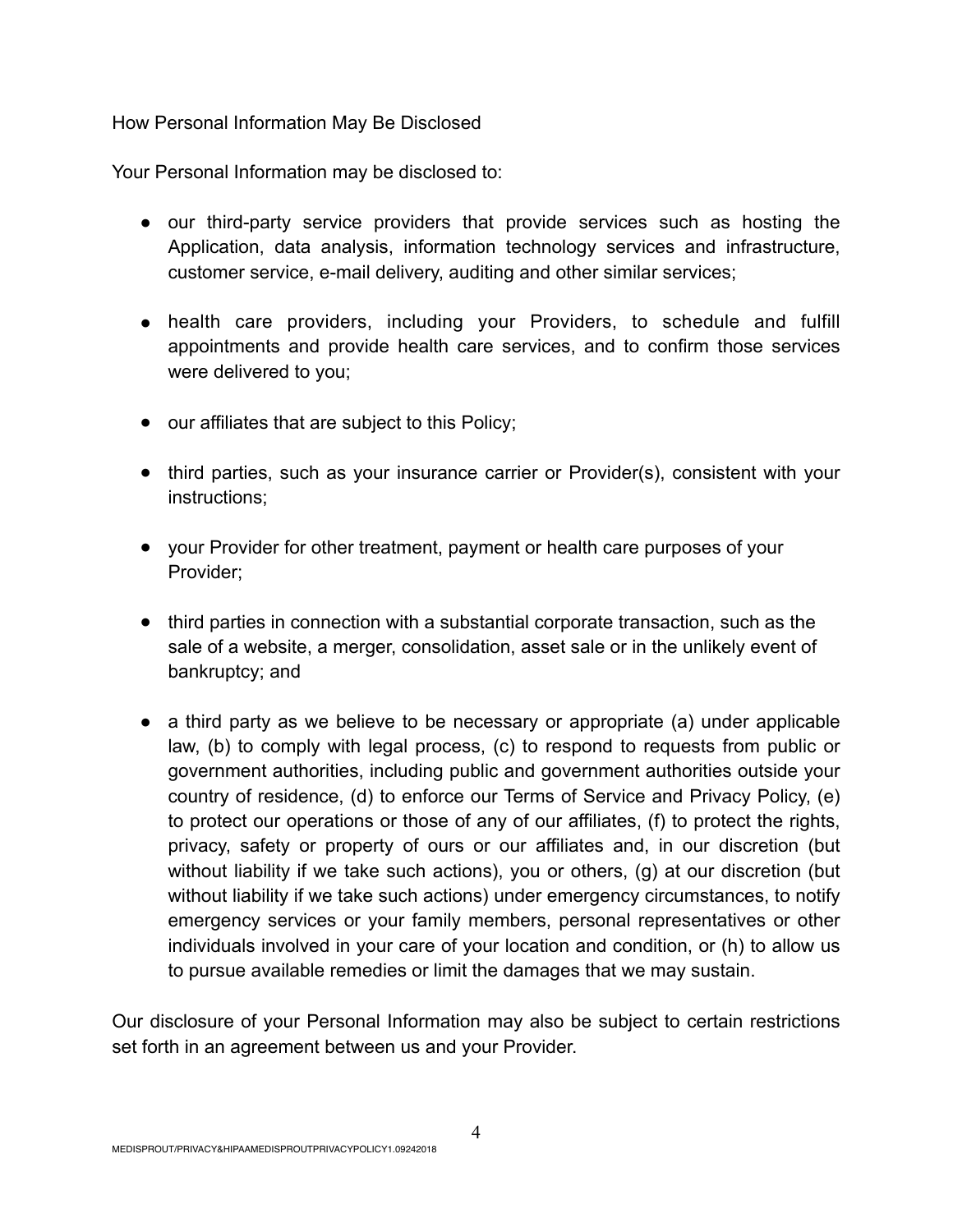## NON-PERSONAL INFORMATION

Non-Personal Information We May Collect

"Non-Personal Information" is any information that does not reveal your specific identity. The types of Non-Personal Information that we collect are described in more detail below under "How We Collect Non-Personal Information."

How We Collect Non-Personal Information

We and our third-party service providers may collect Non-Personal Information in a variety of ways, including:

- **Through your device:** Certain information is collected automatically through your device, such as your operating system name and version, device manufacturer and model, device identifier, language, and the name and version of the software application you are using. We use this information to ensure that the Application functions properly and to understand usage of the Application.
- **Through server log files:** Your "IP Address" is a number that is automatically assigned to the device that you are using by your Internet Service Provider. An IP Address is identified and logged automatically in our server log files whenever a user uses the Application, along with the time of the use and the pages visited within the Application. We use IP Addresses for purposes such as helping to calculate Application usage levels, diagnose server problems and administer the Application.
- **Physical Location:** We may collect information about the physical location of your device using your device's GPS functionality. We may use such information to provide you with personalized location-based services and content (for example, information regarding local health care providers). We may also share your device's physical location, combined with information about what advertisements you viewed and other information we collect, with our marketing partners to enable them to provide you with more personalized content and to study the effectiveness of advertising campaigns.
- **Using Cookies:** Cookies are pieces of information stored directly on the computer that you are using. Cookies allow us to collect information such as browser type, time spent on the Services, pages visited, language preferences,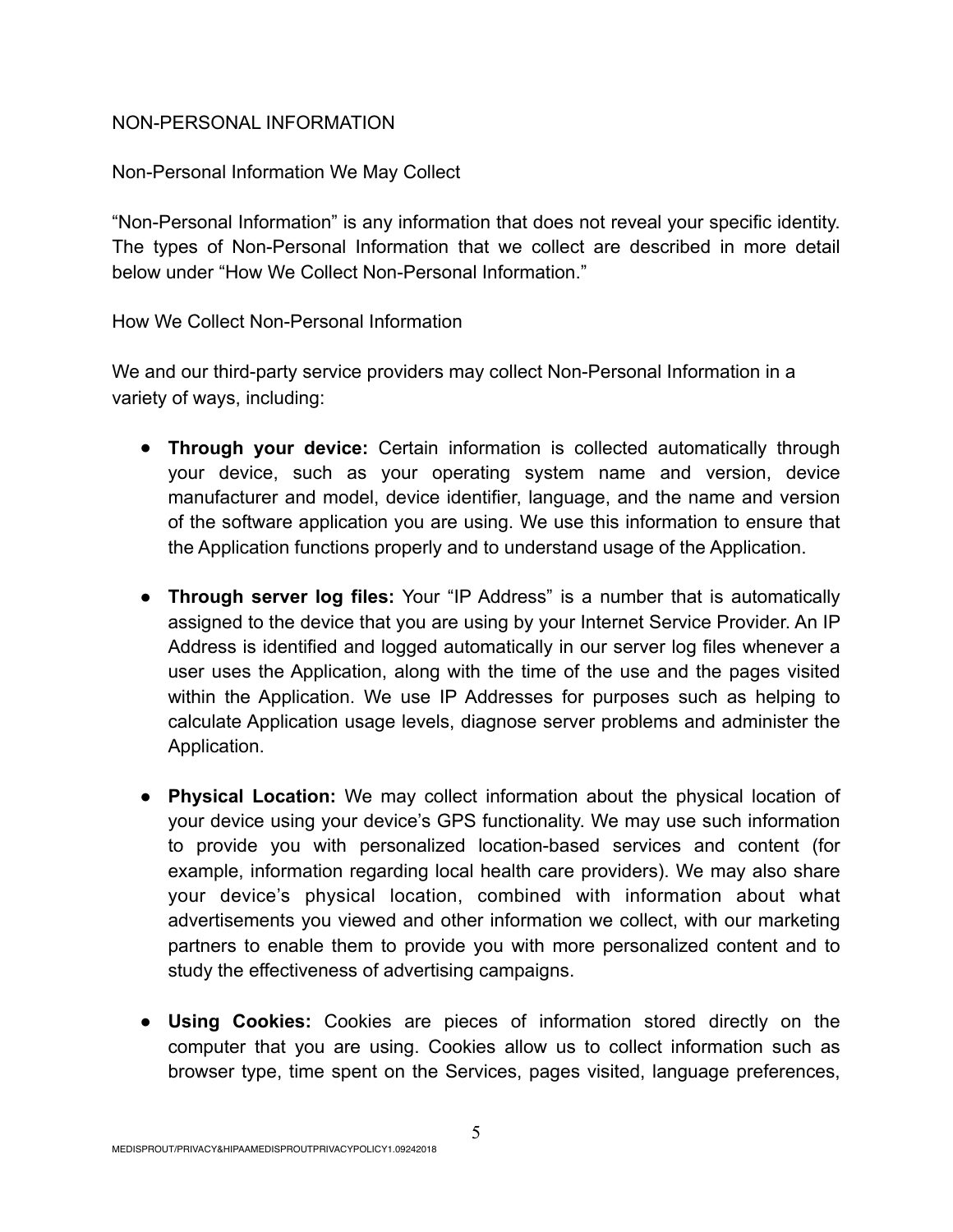and other anonymous traffic data. We and our service providers may use the information for security purposes, to facilitate navigation, to display information more effectively, to personalize your experience while using the Services and to recognize your computer in order to assist your use of the Services. We also gather statistical information about use of the Services in order to continually improve their design and functionality, understand how they are used and assist us with resolving questions regarding them. Cookies further allow us to select which of our advertisements are most likely to appeal to you and display them while you are on the Services. We may also use cookies or other technologies to track responses to our online advertisements. If you do not want information collected through the use of cookies, there is a simple procedure in most browsers that allows you to automatically decline cookies or be given the choice of declining or accepting the transfer to your computer of a particular cookie (or cookies) from a particular site. If, however, you do not accept cookies, you may experience some inconvenience in your use of the Services. For example, we may not be able to recognize your computer/device, and you may need to log in every time you visit.

- **From you:** We may collect Non-Personal Information such as your general geographic location, as well as other information, such as your preferred means of communication, when you voluntarily provide such information to us. Unless combined with Personal Information, this information does not personally identify you or any other user of the Application.
- **By de-identifying information:** Aggregated Personal Information is information that is derived from Personal Information that does not personally identify you or any other user of the Application. For example, we may aggregate Personal Information to calculate the percentage of our users who have a particular telephone area code or a particular medical condition.

If we are required to treat Non-Personal Information as Personal Information under applicable law, then we may use it for the purposes for which we use and disclose Personal Information as detailed in this Policy.

How We Use Aggregated Personal Information

We may use aggregated Personal Information to improve the quality of the Services and for marketing of the Services (for example, to tell potential advertisers how many users live in the United States). This aggregated information is not associated with any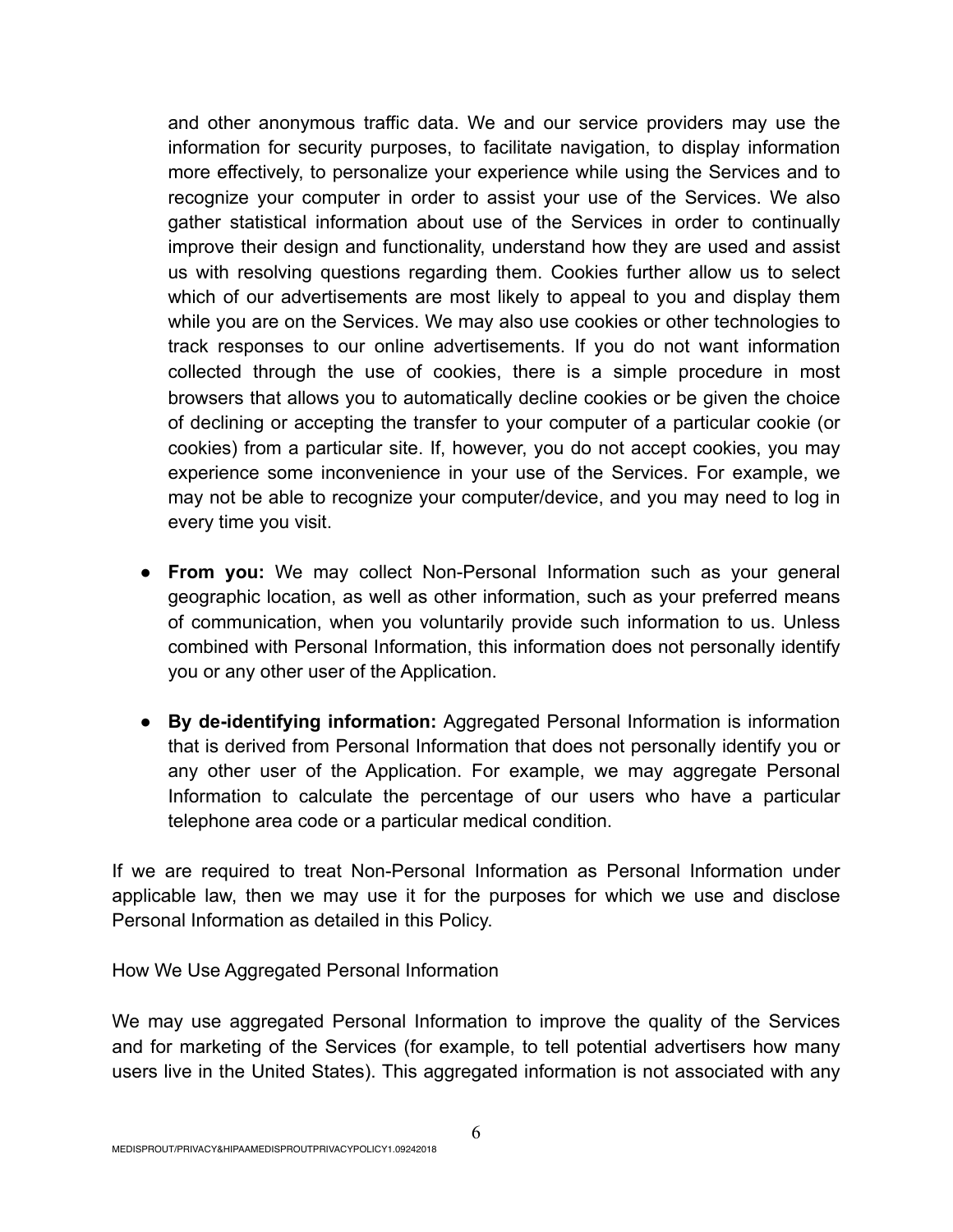individual account. We do not use your Personal Information for marketing without first asking for and receiving your opt-in consent.

# How We Use and Disclose Non-Personal Information

Because Non-Personal Information does not personally identify you, we may use and disclose Non-Personal Information for any purpose, except where we are required to do otherwise under applicable law. In some instances, we may combine Non-Personal Information with Personal Information (such as combining your zip code with your name, or with your name together with a medical condition). If we combine any Non-Personal Information with Personal Information, the combined information will be treated by us as Personal Information as long as it is so combined.

# HIPAA

Your Provider may be regulated as a "covered entity" under the Health Insurance Portability and Accountability Act ("HIPAA"). Please be aware that this Privacy Policy is distinct from your Provider's HIPAA Notice of Privacy Practices, which describes in detail overall how your Provider uses and discloses your individually identifiable health information. If you would like to review a copy of your Provider's HIPAA Notice of Privacy Practices, please request a copy directly from your Provider.

# **SECURITY**

We seek to use reasonable physical, technical and administrative measures to protect Personal Information that we access, receive, process, and/or transmit on behalf of any patient, insurer and/or Provider partners. Unfortunately, no data transmission over the Internet or data storage system is completely secure, and therefore we cannot guarantee against all potential security breaches.

If you have reason to believe that your interaction with us is no longer secure (for example, if you feel that the security of your account has been compromised), please immediately notify us of the problem by contacting us in accordance with the "Contacting Us" section below.

# THIRD PARTIES

This Privacy Policy does not address, and we are not responsible for, the privacy, information or other practices of any third parties, including, but not limited to, health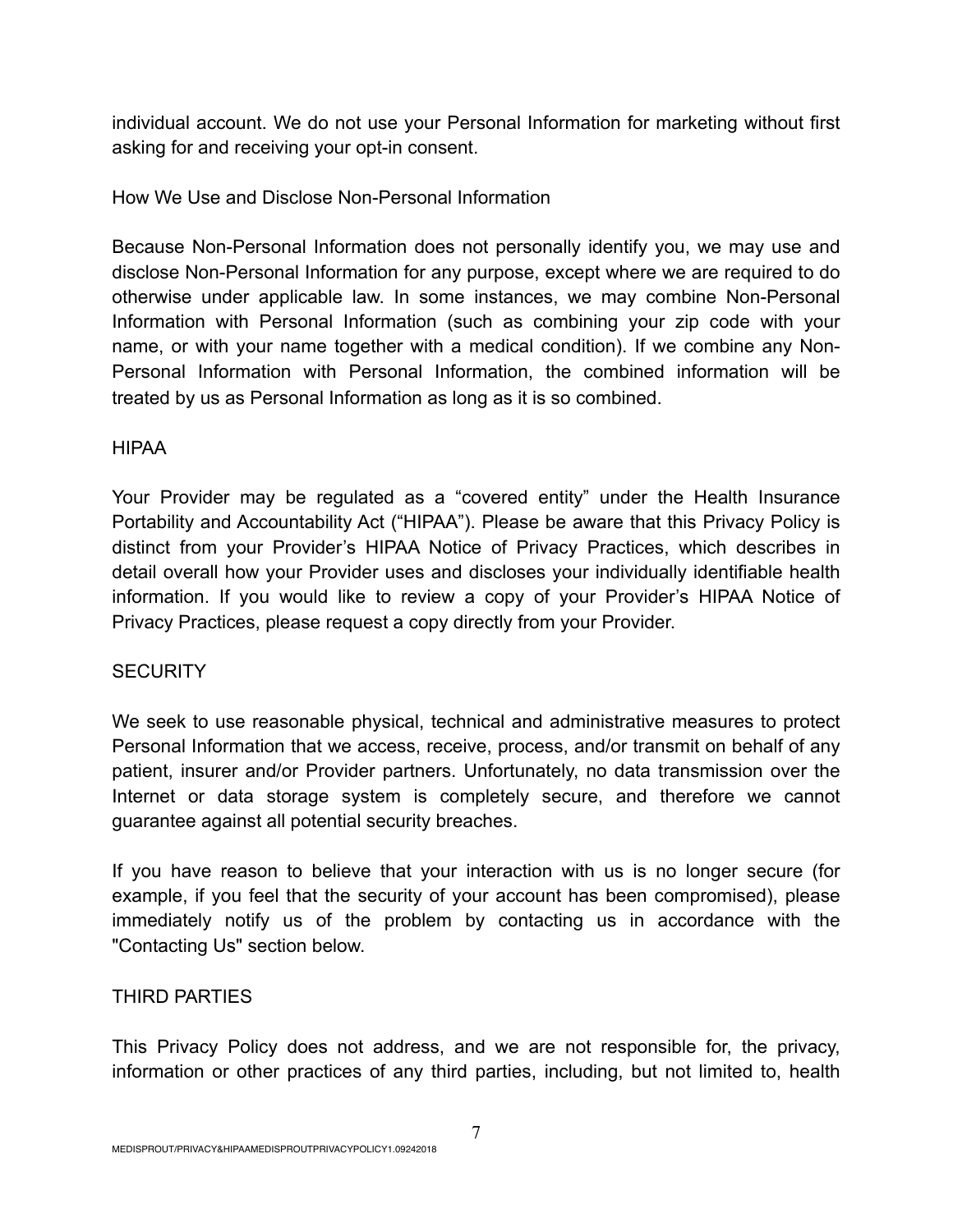care providers, the manufacturer of your mobile device, and any other third party mobile application or website to which the Application may contain a link. The inclusion of a link on the Services does not imply endorsement of the linked site or service by us or by our affiliates. We encourage you to review the Notice of Privacy Practices of each of your Providers who may or does provide you with health care services and the privacy policies of each website and application you visit and use.

In addition, we are not responsible for the information collection, use, disclosure or security policies or practices of other organizations, such as Facebook, Apple, Google, Microsoft, RIM or any other app developer, app provider, social media platform provider, operating system provider, wireless service provider or device manufacturer, including with respect to any Personal Information you disclose to other organizations through or in connection with the Services.

# CHOICES AND ACCESS

Your Choices Regarding Our Use and Disclosure of Your Personal Information

We give you choices regarding our use and disclosure of your Personal Information for marketing purposes. Specifically, if you have provided your opt-in consent to our use of your Personal Information for marketing, you may opt-out from receiving marketingrelated e-mails from us based upon your Personal Information by sending an email to [privacy@Medisprout.com.](mailto:privacy@Medisprout.com)

We will try to comply with your requests as soon as reasonably practicable.

Please note that if you opt-out as described above, we will not be able to remove your Personal Information from the databases of our affiliates with which we have already shared such information (i.e., to which we have already provided such information as of the date that we implement your opt-out request). Please also note that if you do opt-out of receiving marketing-related messages from us, we may still send administrative messages to you; you cannot opt-out from receiving administrative messages.

How You Can Access or Update Your Personal Information

If you would like to review or update your Personal Information that has been previously provided to us, you may do so by logging into your saved information within the Application. We are not responsible for changing information from the databases of third parties with whom we have already shared your Personal Information. You may have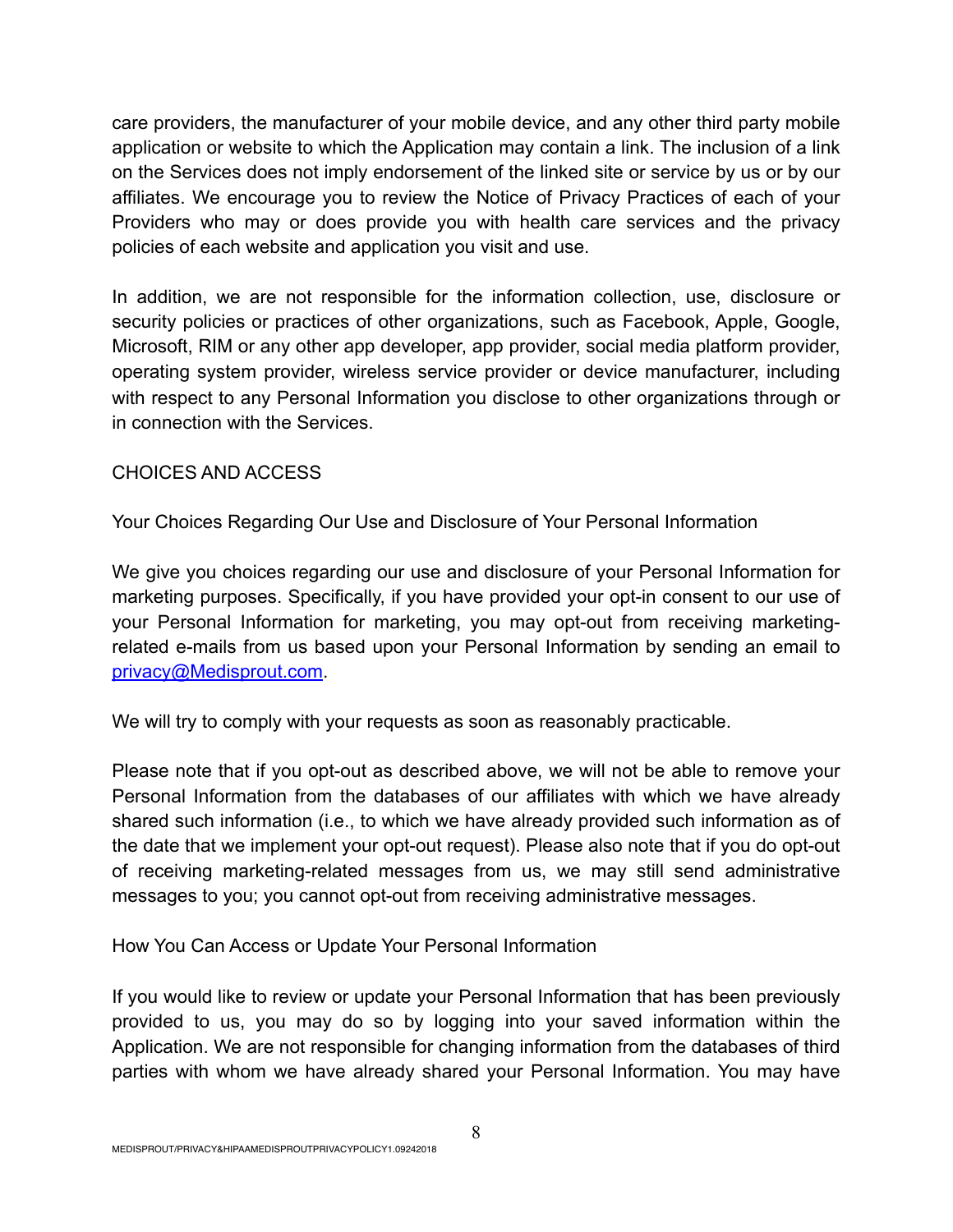additional rights to access, correct or modify the health information that is held by your Provider. Please consult your Provider's Notice of Privacy Practices for a description of those rights and how to exercise them.

# CONTROLLING YOUR PERSONAL INFORMATION

As a user of the Services, you can modify some of the Personal Information you have included in your profile. Upon your request, we will use commercially reasonable efforts to delete the Personal Information in your profile; however, it may be impossible to remove the Personal Information without some residual information being retained by us, and we may be required by law or our agreement with your Provider to retain certain information. We may also keep your Personal Information for archival purposes. We have no obligation to delete any data or information you provide on a medical history or similar form or on the account of any health care provider to whom your medical history or other Personal Information was submitted through the Services. A user with any questions concerning the modification or deletion of Personal Information may email those questions to privacy@Medisprout.com.

# RETENTION PERIOD

We will retain your Personal Information for the period necessary to fulfill the purposes outlined in this Privacy Policy unless a longer retention period is required or permitted by law.

# USE OF APPLICATION BY MINORS

The Application is not directed to individuals under the age of 13, and we do not knowingly collect Personal Information from users under the age of 13. If we learn that we have received any information from an individual under the age of 13, we will use that information only to respond directly to that child (or a person whom we reasonably believe to be a parent, legal guardian or personal representative of such child) to inform him or her that he or she cannot use the Services and subsequently we will delete that information from our own servers. However, if you are a parent, legal guardian or personal representative of a minor child, you may, in compliance with this Privacy Policy and the Terms of Service, use the Application, our website and the Services and provide Personal Information on behalf of such minor child. Any information that you provide to us while using the Application, our website and the Services on behalf of your minor child will be treated as Personal Information as otherwise provided in this Privacy Policy.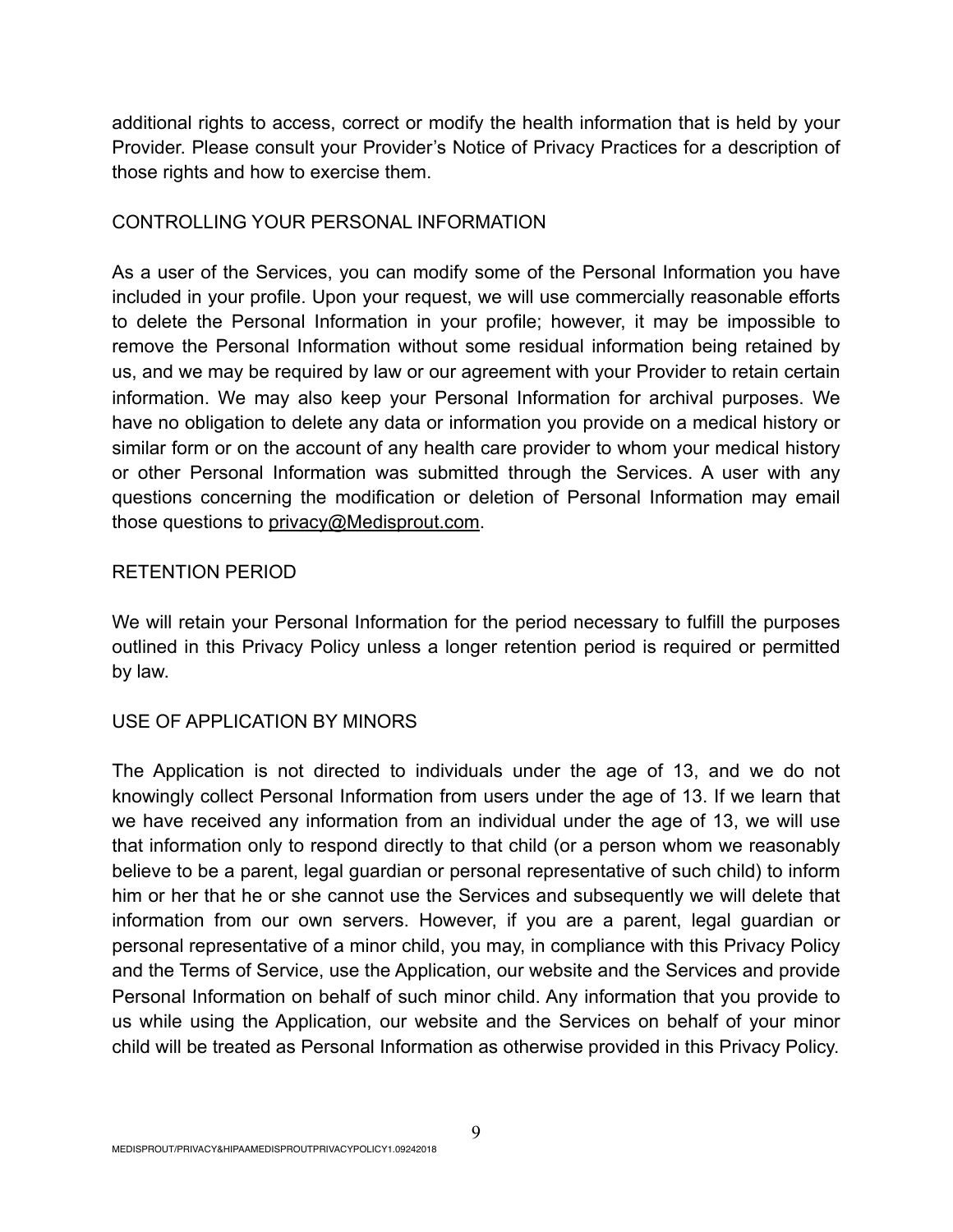## YOUR CALIFORNIA PRIVACY RIGHTS

California Civil Code Section 1798.83 permits users of the Application who are California residents to request certain information regarding our disclosure of personally identifiable information to third parties for their direct marketing purposes. To make such a request, please email us at privacy@Medisprout.com.

We do not currently respond to web browser "do not track" signals or other mechanisms that provide a method to opt out of the collection of information across the networks of websites and online services in which we participate. If we do so in the future, we will describe how we do so in this Privacy Policy. Visit the following website, "http:// www.allaboutdnt.org," for more information on this developing area.

## CONTACTING US

If you have any questions about this Privacy Policy, please contact us by e-mail at privacy@Medisprout.com or by regular mail at:

Medisprout, Inc.

**Last Revised:** \_\_\_\_\_\_\_\_\_\_\_\_\_, 2018

 $\overline{\phantom{a}}$  , where  $\overline{\phantom{a}}$  , where  $\overline{\phantom{a}}$  , where  $\overline{\phantom{a}}$  $\mathcal{L}_\text{max}$  , where  $\mathcal{L}_\text{max}$  is the set of  $\mathcal{L}_\text{max}$ 

Please note that e-mail communications are not always secure. Please do not include health information, credit or debit card information or other sensitive information in your e-mail messages to us.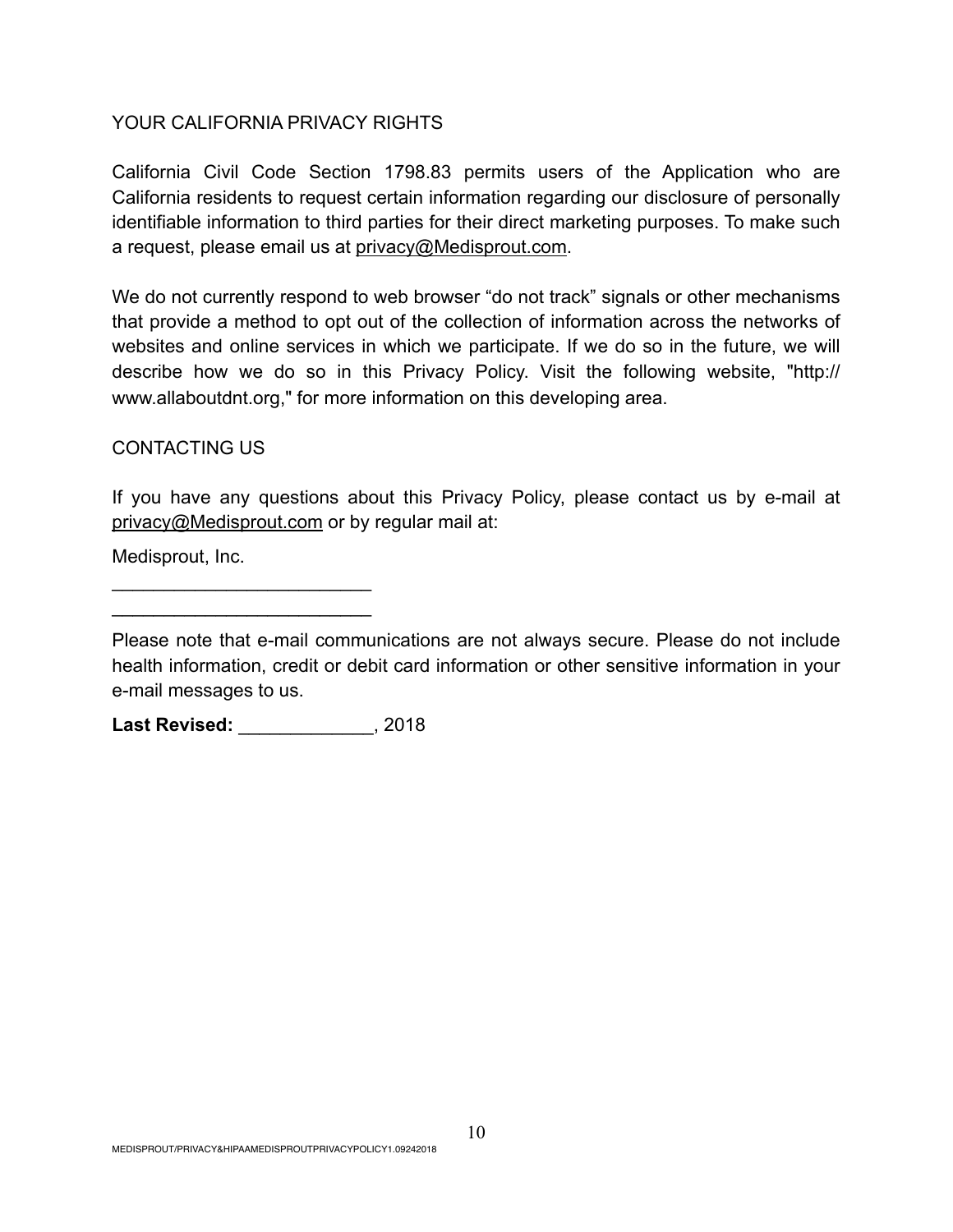# **CONSENT TO CARE**

For purposes of the following Consents, (a) "us" or "we" refers to Medisprout, Inc., (b) the "Application" refers to an interactive application called Medisprout which is provided by us and which is designed to connect patients or facilities and health care providers with each other for select non-emergency video consultations and treatment for common medical conditions, (c) the "Services" refers to services provided by us through the Application and our website at https://Medisprout.com, (d) a patient, facility or health care provider who uses the Application or Services is referred to as "you", (e) a health care provider selected by a patient or facility through the Application to provide services is referred to as "your Provider", and (f) the use of audio, video and other electronic means of communication between you and your Provider is referred to as "Telemedicine" or "Telemedical Care".

# CONSENT TO TELEMEDICAL CARE BY YOUR PROVIDER

## Introduction

Telemedicine involves the use of audio, video and other electronic communications between you and your Provider. Those communications are used by you and your Provider to communicate and interact with each other and to review your medical information for the purpose of diagnosis, treatment, therapy, follow-up or education. During your Telemedicine consultation, details of your medical history and personal health information may be discussed with you or other health care providers through the use of the same technology. Additionally, a physical examination of you may take place, which may include the use of various tools (such as video, audio, or photographic recordings) for the collection and transmission of information.

Electronic systems used will incorporate network and software security protocols to protect the privacy and security of health information and imaging data, and will include measures to safeguard the data to ensure its integrity against intentional or unintentional corruption.

### Anticipated Benefits

Telemedicine offers access to medical care by enabling a patient to remain in his or her location while the health care provider may provide care from a distant site. By remaining in their respective locations, a patient and his or her provider save time, money and energy and in some situations, it may be safer for the patient not to be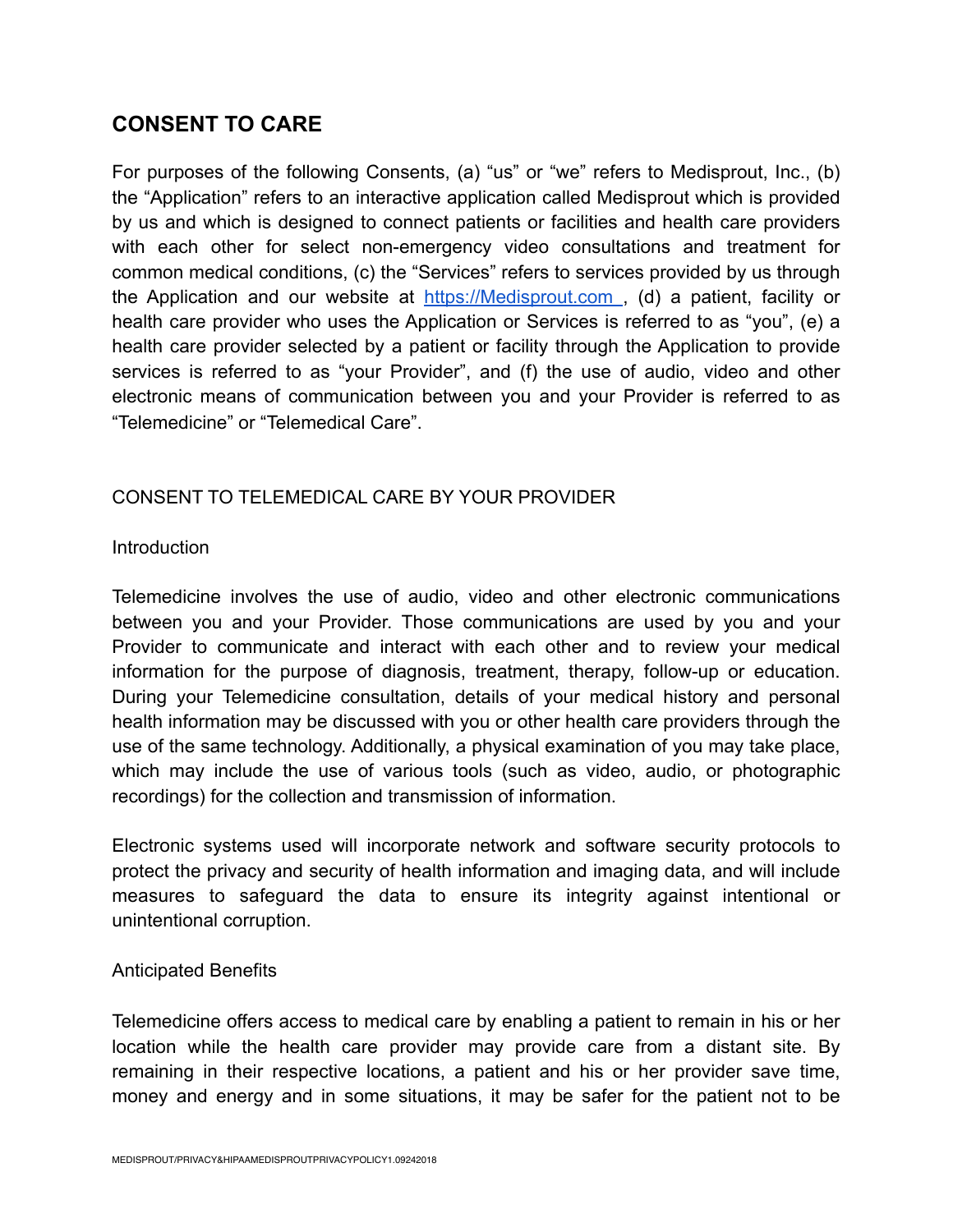moved. In some cases, it may provide more accurate diagnostic and effective treatment options. Telemedicine also allows a patient to obtain expertise from a distant specialist.

## Possible Risks

As with any medical procedure, there are potential risks associated with the use of telemedicine, including, among others:

**·** Delays in medical evaluation or treatment could occur because of deficiencies or failures of electronic equipment or transmission;

**·** Security protocols could fail, causing a breach of privacy of personal medical information;

**·** Errors could occur in the use of the audio, video or other electronic communications or tools used to measure or evaluate or communicate your condition; and

**·** A lack of access to all of your medical records could result in adverse drug interactions, allergic reactions or other judgment errors.

You Understand the Following:

**·** You may expect the anticipated benefits from the use of telemedicine in your care, but that no results can be guaranteed.

**·** The laws that protect the privacy and security of health information apply to Telemedicine. No information obtained in the use of Telemedicine which identifies you will be disclosed to researchers or other entities without your authorization.

**·** You have the right to withhold or withdraw your consent to the use of Telemedicine at any time.

**·** You have the right to inspect all information obtained and recorded in the course of a Telemedicine interaction, and you may receive copies of this information for a reasonable fee.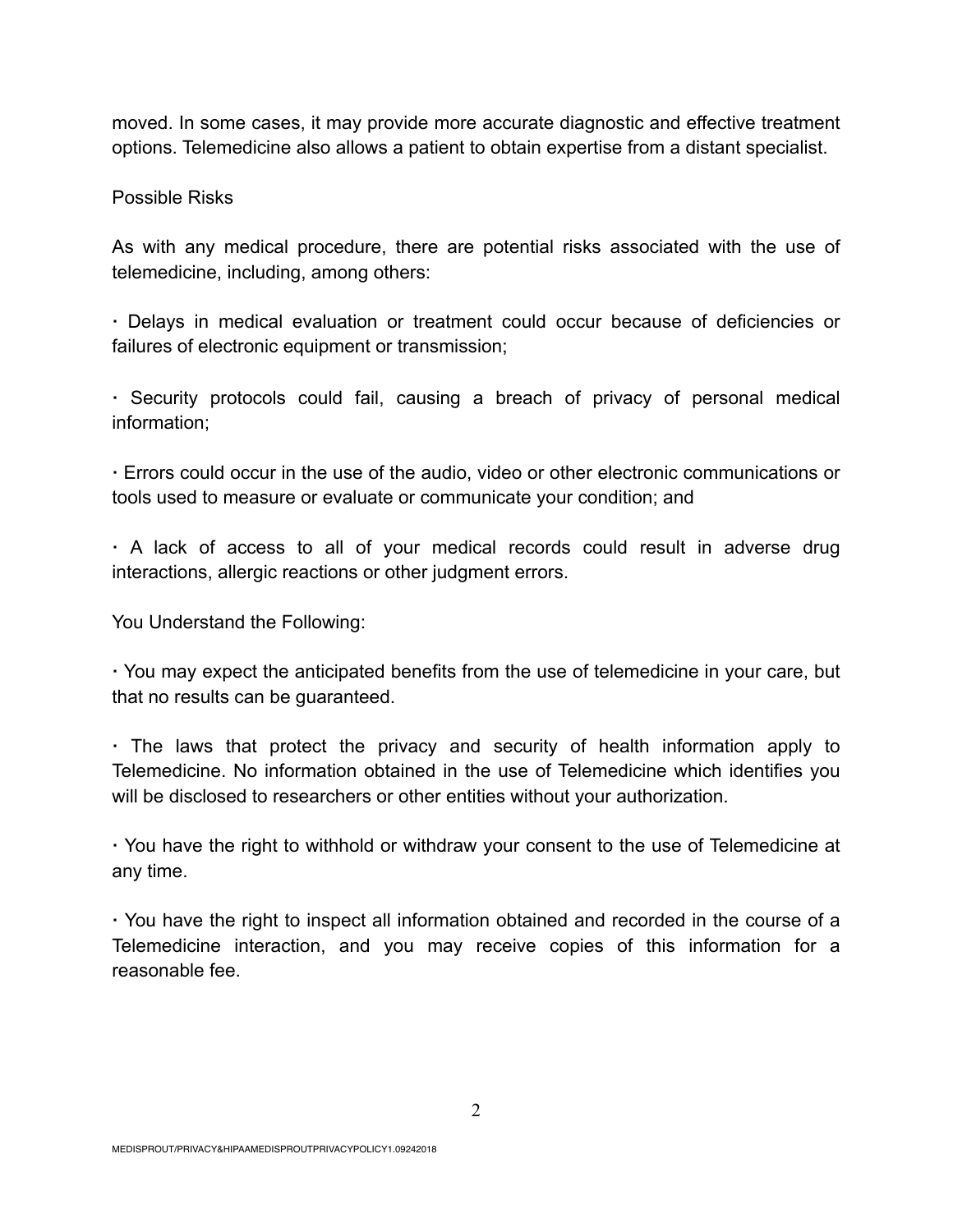**·** A variety of alternative methods of medical care may be available to you. You may choose one or more of these at any time. Your Provider has explained or will explain the alternatives to your satisfaction.

**·** Telemedicine may involve electronic communication of your personal medical information to other health care providers who may be located in other areas, including out of your state. You consent to providing or receiving protected health information via email or SMS text messaging and understand messages through these communication channels may not be secure.

**·** It is your duty to inform your Provider of electronic interactions regarding your care that you may have had with other health care providers.

# CONSENT TO TELEMEDICAL CARE

You hereby consent to and authorize your Providers to provide routine medical care and treatment (such as physical exams, diagnostic procedures, treatment of illnesses and injuries), and to make necessary referrals. You acknowledge that other types of health care providers such as nurses may take part in the provision of health care.

Each time you receive services from your Provider, you represent that (a) your Provider (or someone acting under your Provider's direction) has explained the nature, benefits and risks of any procedure or treatment provided or to be provided by your Provider and (b) you have been given the opportunity to ask questions about any concerns regarding the procedure or treatment to be provided by your Provider.

To the extent a patient is under the age of 18 and you are acting on behalf of that patient, you represent that you are the patient's parent or legal guardian and are duly authorized under state law to act on behalf of the patient. All references to "you" shall be deemed to include the minor patient where such reference applies to the individual receiving care or treatment.

**Last Revised:** \_\_\_\_\_\_\_\_\_\_\_\_\_, 2018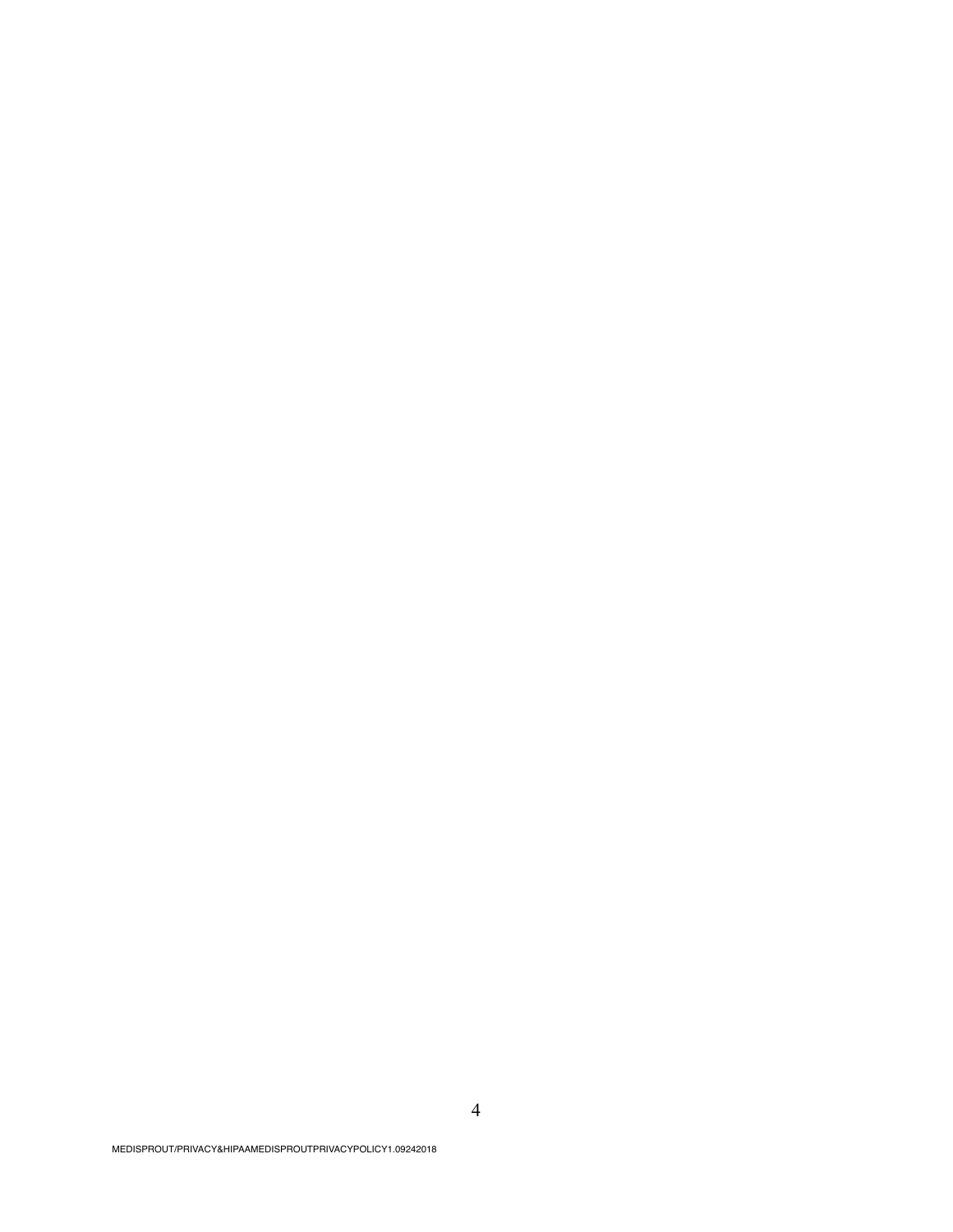# **Terms of Service**

Medisprout, Inc. ("us" or "we") provides to users of an interactive application called [V2MD™ \(the "Application"\) services through the Application and our website at https://](https://medisprout.com) medisprout.com (collectively, the "Services"). We (or our subcontractors) host the Application to connect facilities, health care providers and patients with each other for select non-emergency video consultations and treatment for common medical conditions. A facility or health care provider or patient who uses the Application or Services is referred to as "you". A health care provider selected by a patient or facility through the Application to provide services is referred to as "your Provider". The use of audio, video and other electronic means of communication between facilities, health care providers and patients is referred to as "Telemedicine" or "Telemedical Care".

# **IF YOU HAVE, OR ARE HAVING, A MEDICAL EMERGENCY, YOU SHOULD CONTACT YOUR LOCAL EMERGENCY NOTIFICATION SYSTEM (E.G., CALL 911), OR GO TO YOUR LOCAL EMERGENCY ROOM.**

Use of the Application, our website and the Services is governed by these Terms of Service (sometimes referred to as this "Agreement"). Please also see our Privacy Policy which is intended to inform you about how we protect, collect, use, disclose and store the information collected through the Services.

BY DOWNLOADING, ACCESSING, OR USING THE APPLICATION, OUR WEBSITE OR THE SERVICES AND PROVIDING INFORMATION TO US IN CONNECTION WITH THE APPLICATION, OUR WEBSITE OR THE SERVICES, YOU ACCEPT THIS AGREEMENT, OUR PRIVACY POLICY (AVAILABLE AT MEDISPROUT.COM/ PRIVACY) AND ANY ADDITIONAL TERMS AND CONDITIONS THAT ARE REFERENCED IN THIS AGREEMENT OR THAT OTHERWISE MAY APPLY TO SPECIFIC FEATURES OF THE SERVICES, OR TO PRODUCTS OR SERVICES THAT WE MAKE AVAILABLE TO YOU THROUGH THE SERVICES (ALL OF WHICH ARE DEEMED PART OF THIS AGREEMENT). IF YOU DO NOT AGREE TO THE TERMS AND CONDITIONS OF USE OF THE APPLICATION, OUR WEBSITE OR THE SERVICES OR PRODUCTS AS SET FORTH IN THIS AGREEMENT, YOU MAY NOT USE THE APPLICATION, OUR WEBSITE OR THE SERVICES.

IF YOU ARE REGISTERING AN ACCOUNT OR USING THE APPLICATION, OUR WEBSITE OR THE SERVICES ON BEHALF OF AN INDIVIDUAL OR ENTITY OTHER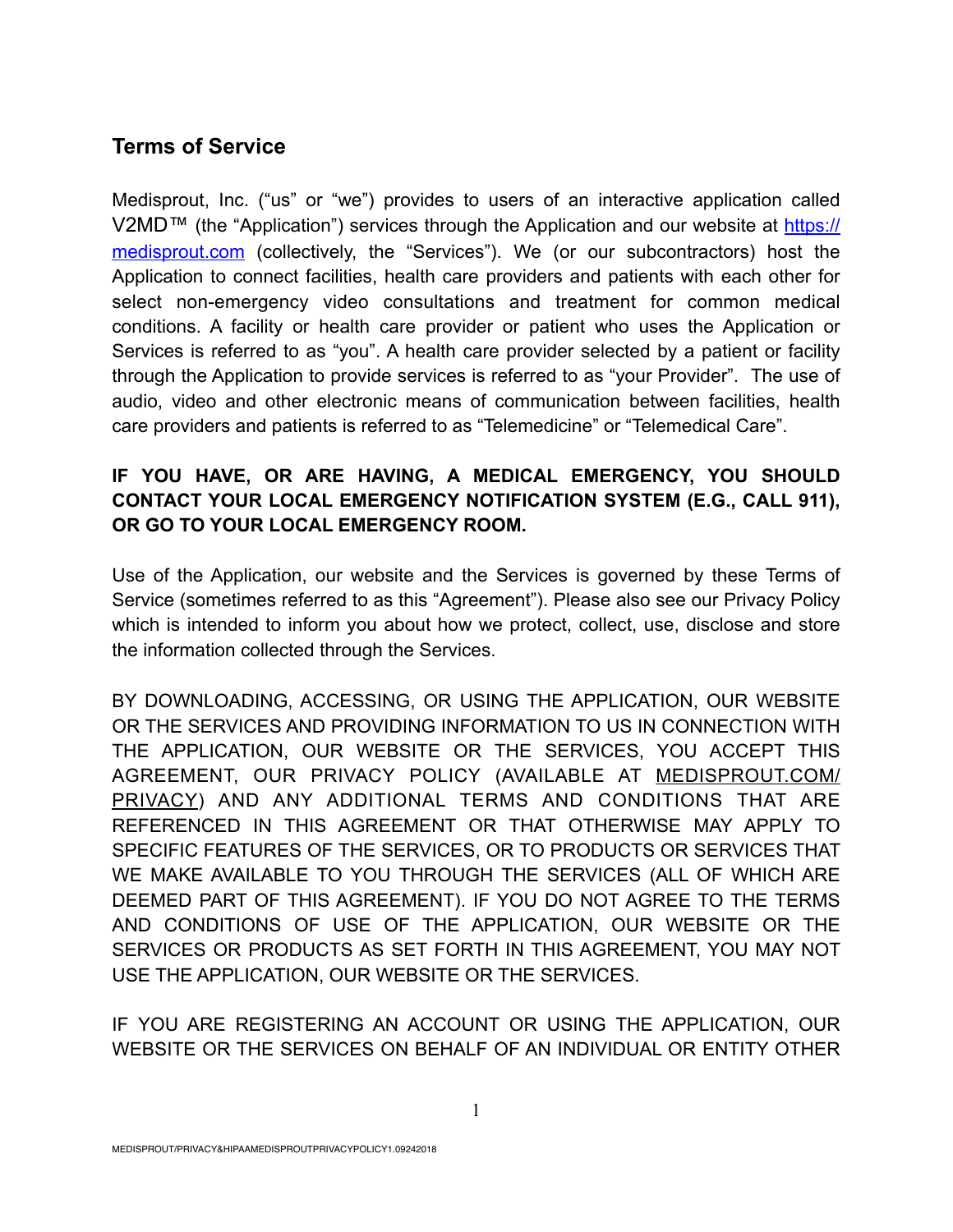# THAN YOURSELF, YOU REPRESENT THAT YOU ARE AUTHORIZED BY SUCH INDIVIDUAL OR ENTITY TO ACCEPT THIS AGREEMENT ON SUCH INDIVIDUAL'S OR ENTITY'S BEHALF.

We may change this Agreement at any time, and any changes to this Agreement will become effective when we make the revised Agreement available through the Application and our website. We will update the "Last Revised" date at the bottom of this Agreement if we make any such changes to this Agreement. Your use of the Application, our website and the Services or the submission of any information in connection with the Application, our website or the Services following any change, means that you accept and agree to be bound by the revised Agreement.

# JURISDICTIONAL AND AGE ISSUES

We intend to provide the Application and Services in the United States. Accordingly, this Agreement is governed by United States law. We do not represent or warrant that the Application, or any functionality or feature of the Application, is appropriate or available for use in any particular jurisdiction. If you choose to access or use the Application, our website or the Services from outside the United States, you do so on your own initiative and at your own risk, and you are solely responsible for complying with all local laws, rules and regulations. By using the Application, our website or the Services, you acknowledge that the Application, our website and the Services are subject to United States law which may differ from the law in your country of residence.

To use the Application, you must be at least 18 years of age and reside in a jurisdiction in which we offer the Application. If you reside in a jurisdiction that restricts the use of the Application because of age, or restricts the ability to enter into contracts such as this Agreement due to age, you must abide by such age limits and you must not use the Application. By using the Application, you represent that you are of legal age to enter into a binding contract.

### Services Provided by the Application

The Application is designed to offer information and a means to enable you to obtain select non-emergency video consultations and treatment for common medical conditions or other health care related matters from health care providers by facilitating the connection between you and health care providers. For the avoidance of doubt, the capitalized word "Services" as used in this Agreement refers only to our Application,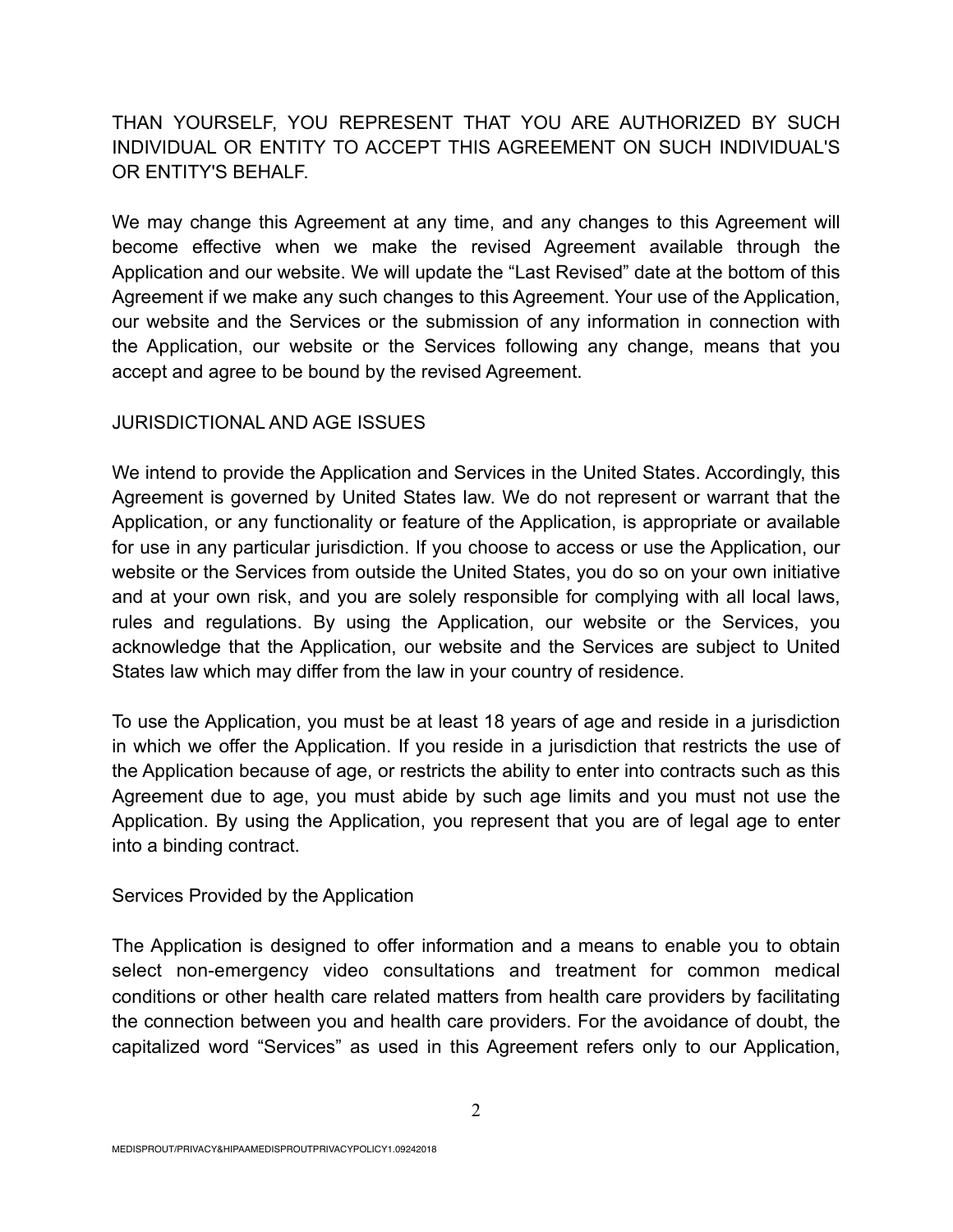website and related content and does not refer to the Telemedicine consultations and treatment or other health care services that users receive from health care providers. Neither the Application nor our website content should be considered to be medical advice or an endorsement, representation or warranty of any health care provider or that any particular medication or treatment is safe, appropriate or effective for you.

## Use of the Application

For a health care provider to use the Application, you must first create an account with a user name and password and certain information, such as your name and address, and may provide additional information about your fees. Next, you must complete a patient visit request form.

For a facility, health care provider (in order to connect with another health care provider) or patient to use the Application, you must first create an account with a user name and password. Next, you go to the list of health care providers who have entered into an agreement with us to provide administrative, scheduling, and other operational services in connection with the Application and select a provider. Then, you request an appointment for a Telemedicine visit at which time you will also provide certain information such as your name, address, date of birth, credit or debit card information, reason for your visit and the name of your primary care provider (if you have one). After requesting an appointment, the Application sends a message to the health care provider you selected which asks the provider whether he or she would like to provide you with the requested health care services. If a health care provider agrees to provide you with health care services, the Application schedules those services.

HEALTH CARE PROVIDERS WHO ARE LISTED IN THE APPLICATION ARE NOT OBLIGATED TO PROVIDE YOU WITH THE REQUESTED HEALTH CARE SERVICES. WE MAKE NO REPRESENTATION OR WARRANTY THAT A HEALTH CARE PROVIDER WILL BE AVAILABLE TO PERFORM THE HEALTH CARE SERVICES YOU REQUESTED OR AT THE TIMES YOU REQUESTED. WE ALSO MAKE NO REPRESENTATION OR WARRANTY AS TO, OR ANY ENDORSEMENT OF, ANY HEALTH CARE PROVIDER, THE QUALIFICATIONS OF ANY PROVIDER (INCLUDING THOSE FURNISHED BY THE PROVIDER) OR THE QUALITY OF SERVICES PROVIDED BY HIM OR HER.

NEITHER WE NOR THE APPLICATION OR OUR WEBSITE IS ENGAGED IN THE PRACTICE OF MEDICINE OR ANY OTHER LICENSED PROFESSION. NEITHER WE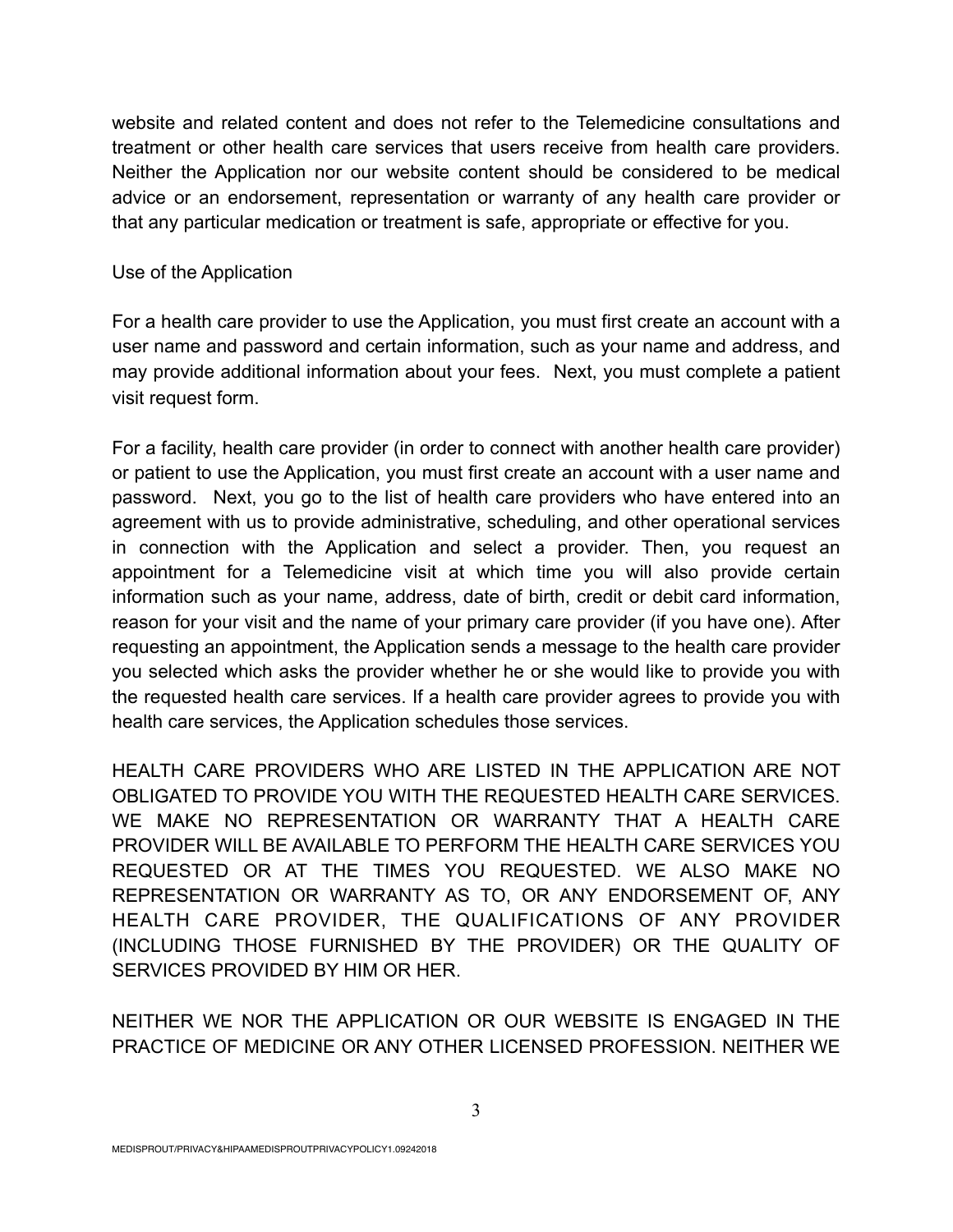NOR THE APPLICATION OR OUR WEBSITE PROVIDES MEDICAL SERVICES OR IS A HEALTH CARE PROVIDER. NO LICENSED MEDICAL PROFESSIONAL/PATIENT RELATIONSHIP IS CREATED BETWEEN US AND YOU BY USING THE APPLICATION, THE WEBSITE OR ANY CONTENT CONTAINED THEREIN, WHETHER SUCH CONTENT IS PROVIDED BY OR THROUGH THE USE OF THE WEBSITE OR THROUGH ANY OTHER COMMUNICATIONS.

NEITHER WE NOR THE APPLICATION OR OUR WEBSITE INTERFERES WITH THE PRACTICE OF MEDICINE OR ANY OTHER LICENSED PROFESSION BY ANY HEALTH CARE PROVIDER, WHO IS SOLELY RESPONSIBLE FOR HIS OR HER SERVICES AND COMPLIANCE WITH THE REQUIREMENTS APPLICABLE TO HIS OR HER PROFESSION AND LICENSE. THE HEALTH CARE PROVIDER WITH WHOM A PATIENT ESTABLISHES A TREATMENT RELATIONSHIP IS SOLELY RESPONSIBLE FOR PROVIDING THE PATIENT WITH MEDICAL SERVICES AND FOR DECIDING THAT THE APPLICATION IS AN APPROPRIATE VEHICLE FOR PROVIDING THOSE SERVICES. THE APPLICATION ACTS ONLY AS A TECHNOLOGY PLATFORM TO CONNECT YOU WITH HEALTH CARE PROVIDERS WHO MAY BE INTERESTED IN PROVIDING YOU WITH MEDICAL SERVICES.

By using the Application, you consent to the Application detecting your location.

Your Use of the Services

You represent and warrant that the information you provide to us is accurate and complete. You acknowledge and agree that we are entitled at all times to verify the information you provided to us and to deny you use of the Application, our website or the Services at any time for any reason or no reason.

You may only access the Application, our website or the Services using authorized means. It is your responsibility to check to ensure you download the correct Application for your device. We are not liable if you do not have a compatible device or if you download the wrong version of the Application for your device.

By accessing or using the Application, our website and the Services, you further agree (without limitation of your other agreements in this Agreement) that:

• You will only use the Application, our website and the Services for your sole, personal use and you will not resell them to a third party;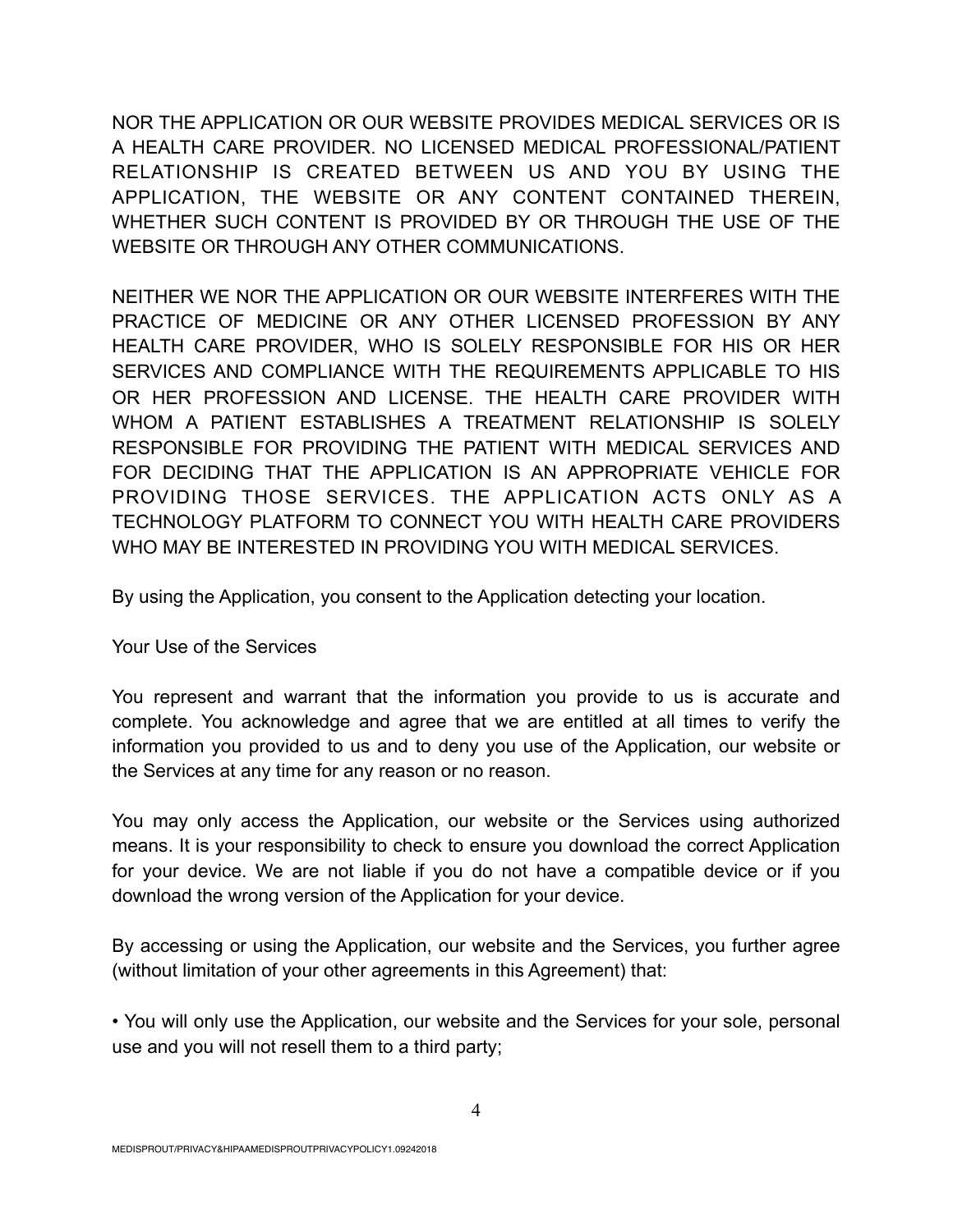• You will not copy or distribute the Application, our website or the Services or other content contained in the Application, on our website or in the Services;

• You will not upload or transmit any communications or content of any type that infringes or violates any rights of any person or entity;

• You will not use the Application, our website or the Services for any purpose in violation of local, state, federal or international laws;

• You will not use the Application, our website or the Services as a means to distribute advertising or other unsolicited material to any third party;

• You will not impersonate another person;

• You will not use the Application, our website or the Services to post, store or transmit any material that infringes the rights of others, violates the privacy rights of others, or is unlawful, obscene, defamatory, threatening, harassing, abusive, hateful or embarrassing to or intended to injure any other person or entity as determined by us in our sole discretion (although we have no obligation or liability to any person who is so injured);

• You will comply with all applicable third party terms of agreement when using the Application, our website or the Services (e.g., your wireless data service agreement);

• You will ensure that no unauthorized person shall have access to your mobile device or computer or your Application user names, passwords or accounts;

• You will promptly notify us in the event your Application user names, passwords or accounts have been compromised;

• You will not assign or otherwise transfer your Application account to any other person or entity;

• You will not try to harm the Application, our website or the Services or impair the proper operation of the network in any way whatsoever, including but not limited to transmitting malicious code or using the Application, our website or the Services in a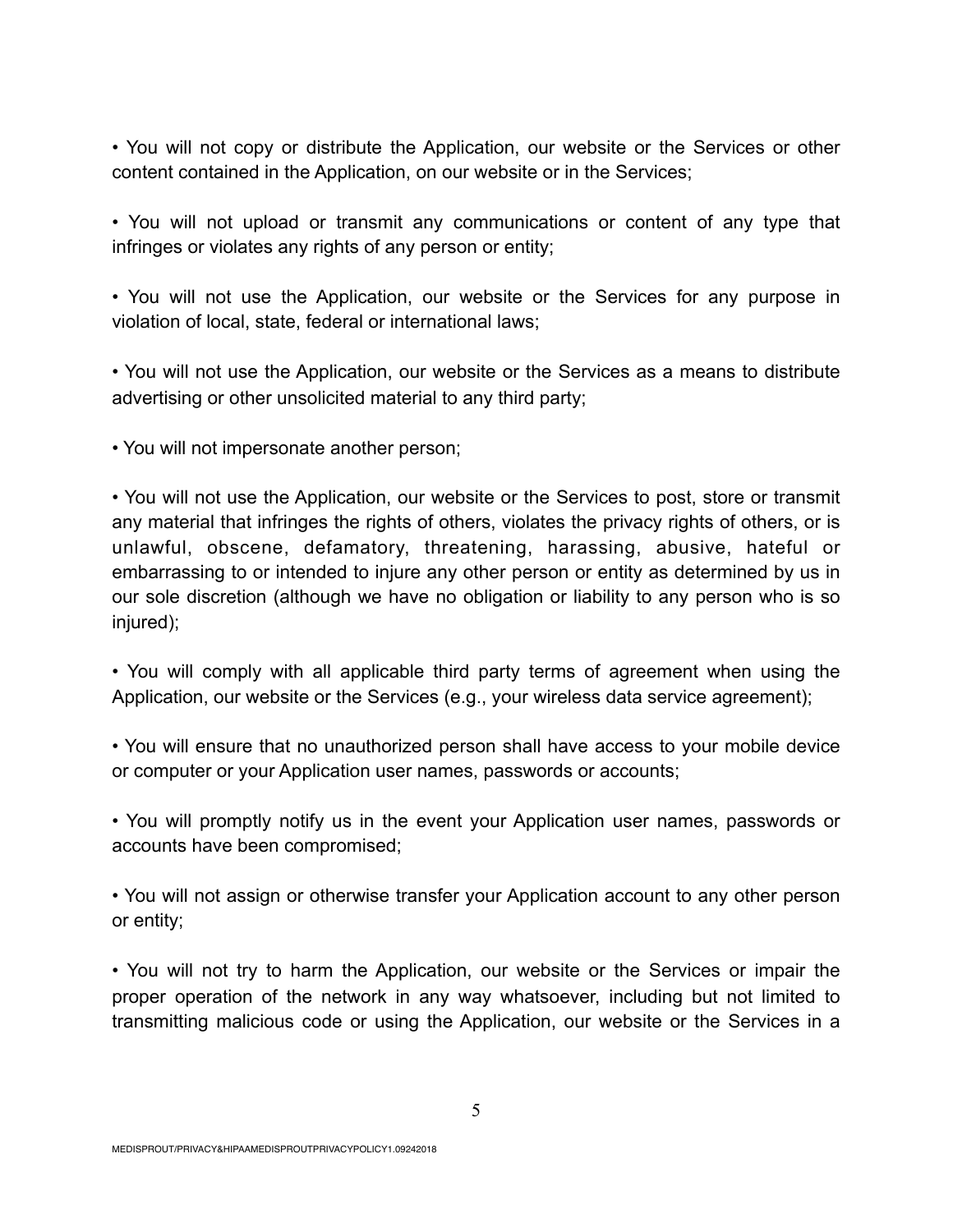way that threatens the integrity, performance or availability of them or any data contained in any of them;

• You will not attempt to gain unauthorized access to the Application, our website or the Services or any data contained in any of them;

• You will not use or access the Application, our website or the Services to create a competing or similar application, website or service;

• You will not try to decompile, disassemble or reverse engineer any portion of the Application, our website or the Services, and

• You will provide us with whatever proof of identity we may request.

We reserve the right to immediately terminate your use of the Application, our website and the Services should you fail to comply with any of the foregoing rules or your other agreements in this Agreement.

# Payment

At this time, we do not charge (a) to download the Application on your mobile device or computer, (b) in the case of a health care provider, to create an account or (c) in the case of a patient or a facility, to review the health care providers listed in the Application or to schedule a Telemedicine visit with a listed provider. We reserve the right to charge a fee in the future for any of these items. If we decide to introduce such a fee, we will inform you and allow you to either continue or discontinue using the Application.

At this time, we only charge a patient, provider or facility an access fee when a Telemedicine consultation is completed which the patient, provider or facility pays directly to us by our charging the credit or debit card provided by the patient, provider or facility. Fees payable to us are in consideration for use of our platform and are not for the provision of professional medical services.

Your Provider sets his or her own fees for professional services rendered and your Provider determines whether to accept any particular insurance plans. The rates that apply for your Telemedicine visit can be found in the information which your Provider posted in the Application. Your Provider may change these fees from time to time. Your Provider will charge the credit or debit card you provided to pay those fees.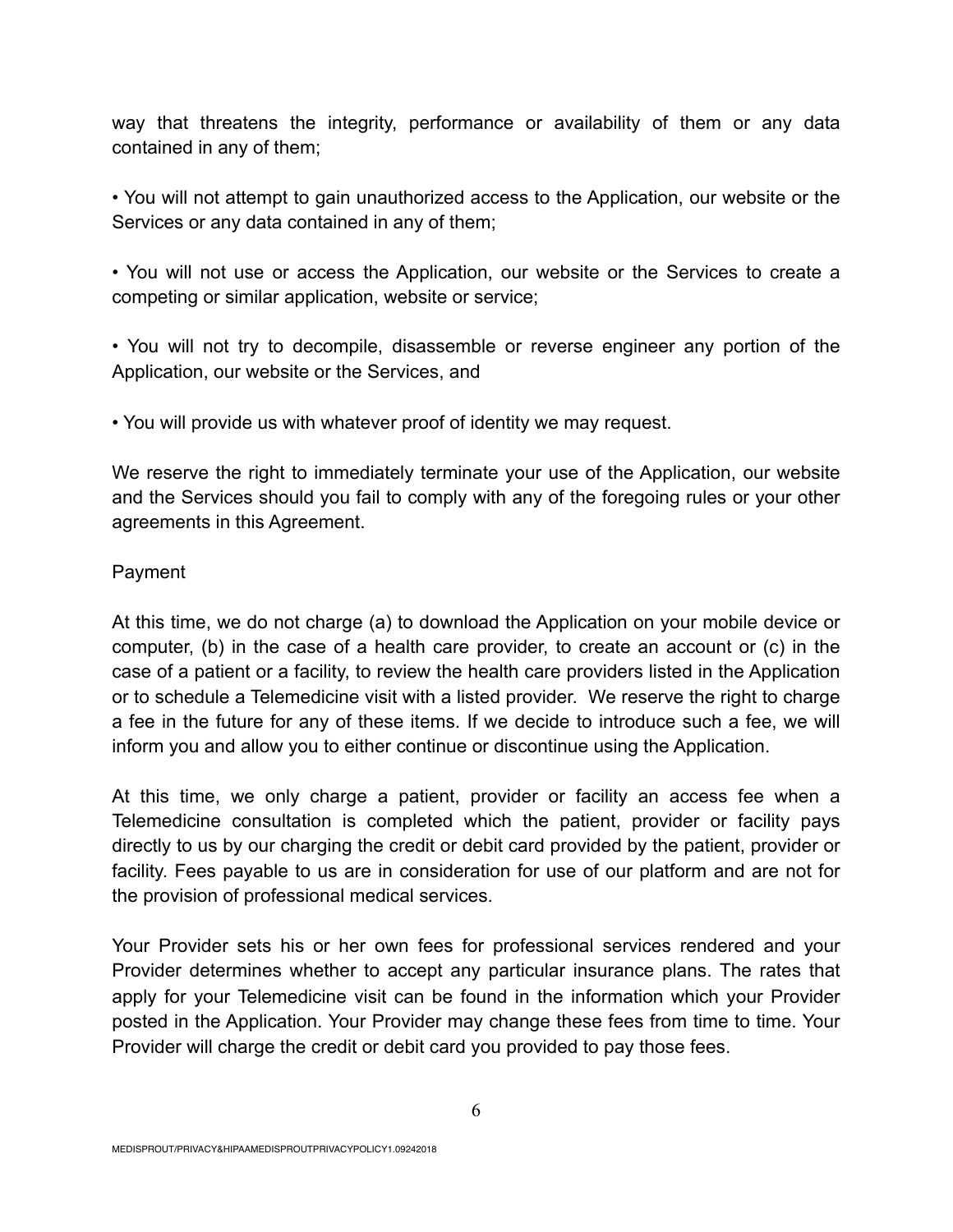It is your responsibility to remain informed about the current fees charged by us and your Provider and the insurance plans (if any) accepted by your Provider.

You agree that you will pay for all services provided by us and your Provider. You are responsible for the timely payment of all fees and for maintaining with us at all times a valid credit or debit card account for payment of all fees.

If the credit or debit card account you have provided is not valid or any credit or debit card payment is rejected or denied, we will, and your Provider may, charge you an additional administrative fee in accordance with a schedule of fees provided in the Application and on our website. Any payment made is non-refundable.

We use a third-party payment processor (the "Payment Processor") to link us and your Provider to your credit or debit card account. The processing of payments or credits in connection with your use of the Application will be subject to the terms, conditions and privacy policies of the Payment Processor and your credit or debit card issuer in addition to this Agreement. We are not responsible for any errors by the Payment Processor or your credit or debit card issuer. In connection with your use of the Services, we will obtain certain transaction details, which we will use solely in accordance with our Privacy Policy which is available at Medisprout.com/privacy.

We are not responsible for processing insurance claims on your behalf. If your Provider accepts your insurance plan, your Provider will process your insurance claim unless your provider has stated otherwise in his or her listing in the Application. Although the Telemedicine consultations and treatments you receive from your Providers through the Application may or may not be covered by your insurance, it is your responsibility to contact your health insurer to determine whether coverage applies. You are responsible for your Provider's full fee regardless of whether you are able to receive reimbursement from your health insurer for part or all of the fee.

### Intellectual Property Ownership

We (and our licensors, where applicable) own all right, title and interest, including all intellectual property rights, in and to the Application, our website and the Services and any suggestions, ideas, enhancement requests, feedback, recommendations or other information provided by you or any other party relating to the Application, our website and the Services. Any copy, modification, revision, enhancement, adaptation,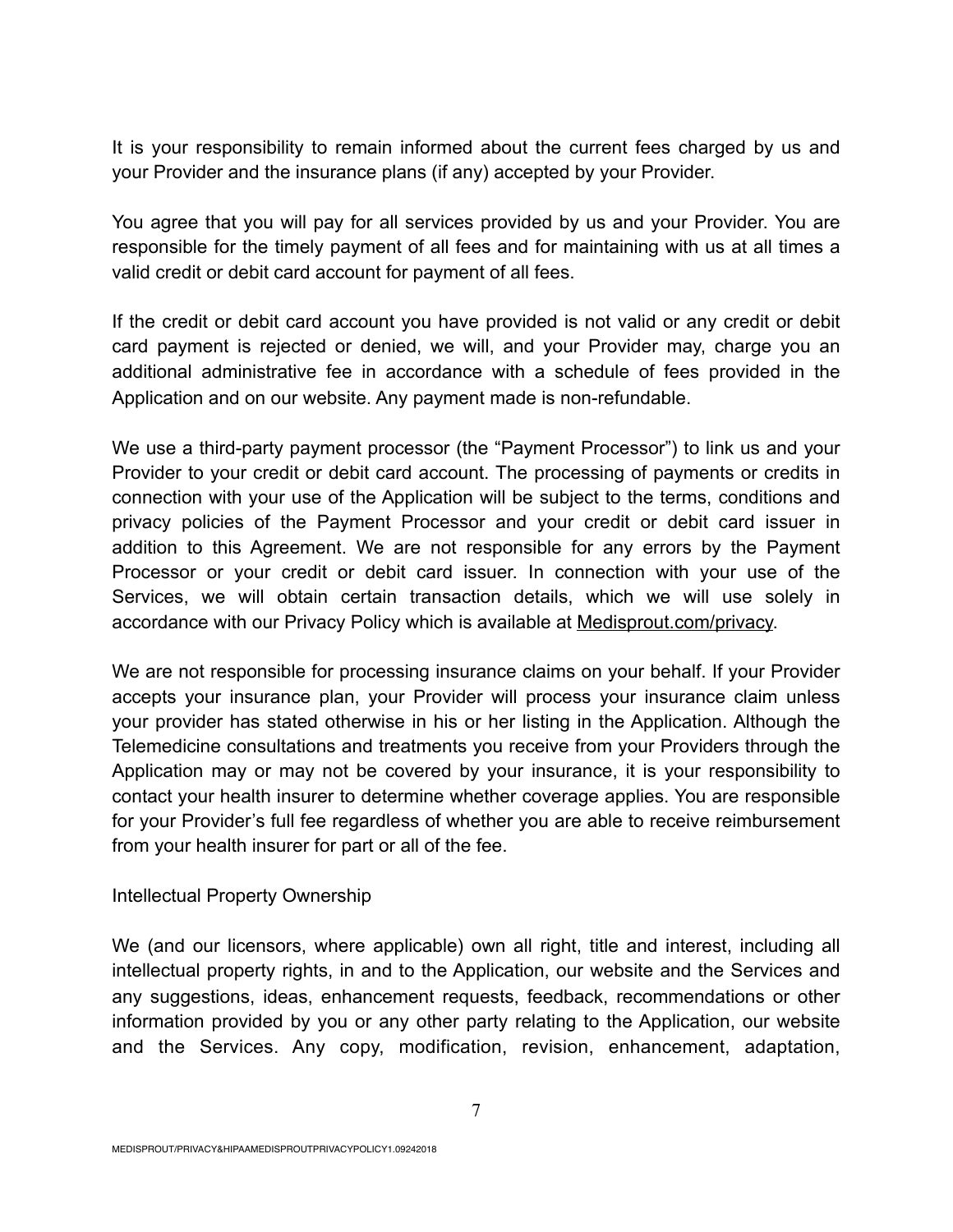translation, or derivative work of or created from the Application, our website or the Services shall be owned solely and exclusively by us or, as applicable, our third-party vendors or licensors, as shall any and all patent rights, copyrights, trade secret rights, trademark rights, and all other proprietary rights, worldwide therein and thereto, and you hereby assign to us (or to our licensors with respect to those portions of the Application owned by our licensors) all of your right, title and interest in the Application, our website and the Services or any modification to or derivative work of the Application, our website or the Services. You shall not remove or authorize or permit any third party to remove any proprietary rights legend from the Application, our website or the Services.

This Agreement does not constitute a sale of, and does not convey to you, any rights of ownership in or related to the Application, our website or the Services, or any intellectual property rights owned by us or our licensors. Our name, logo and the product names and logos associated with the Application, our website and the Services are trademarks of ours, our affiliated companies or third parties, and no right or license is granted to use them.

The materials included in the Application, our website and the Services are copyrighted by us or other applicable rights holders. You may download and reprint a single copy of the materials from the Application, our website and the Services for your own personal, noncommercial use only, provided that you keep intact all credits and copyright and other proprietary notices. Any other use of the materials is strictly prohibited without our prior written permission and the permission of the applicable rights holder(s).

# Application License

Subject to your compliance with the terms and conditions of this Agreement, we grant to you a limited, revocable, non-exclusive, non-transferable and non-sublicensable license to download and install a copy of the Application on a mobile device or computer that you own or control and to run such copy of the Application solely for your own personal use.

You shall not (a) license, sublicense, sell, resell, transfer, assign, distribute or otherwise commercially exploit or make available to any third party the Application or Services in any way; (b) modify or make derivative works based upon the Application or Services; (c) copy, frame, mirror or utilize any framing techniques to alter, remove or enclose any part or content of any of the Application or Services, (d) reverse engineer, decompile, modify or otherwise attempt to discover the source code of the Application, website or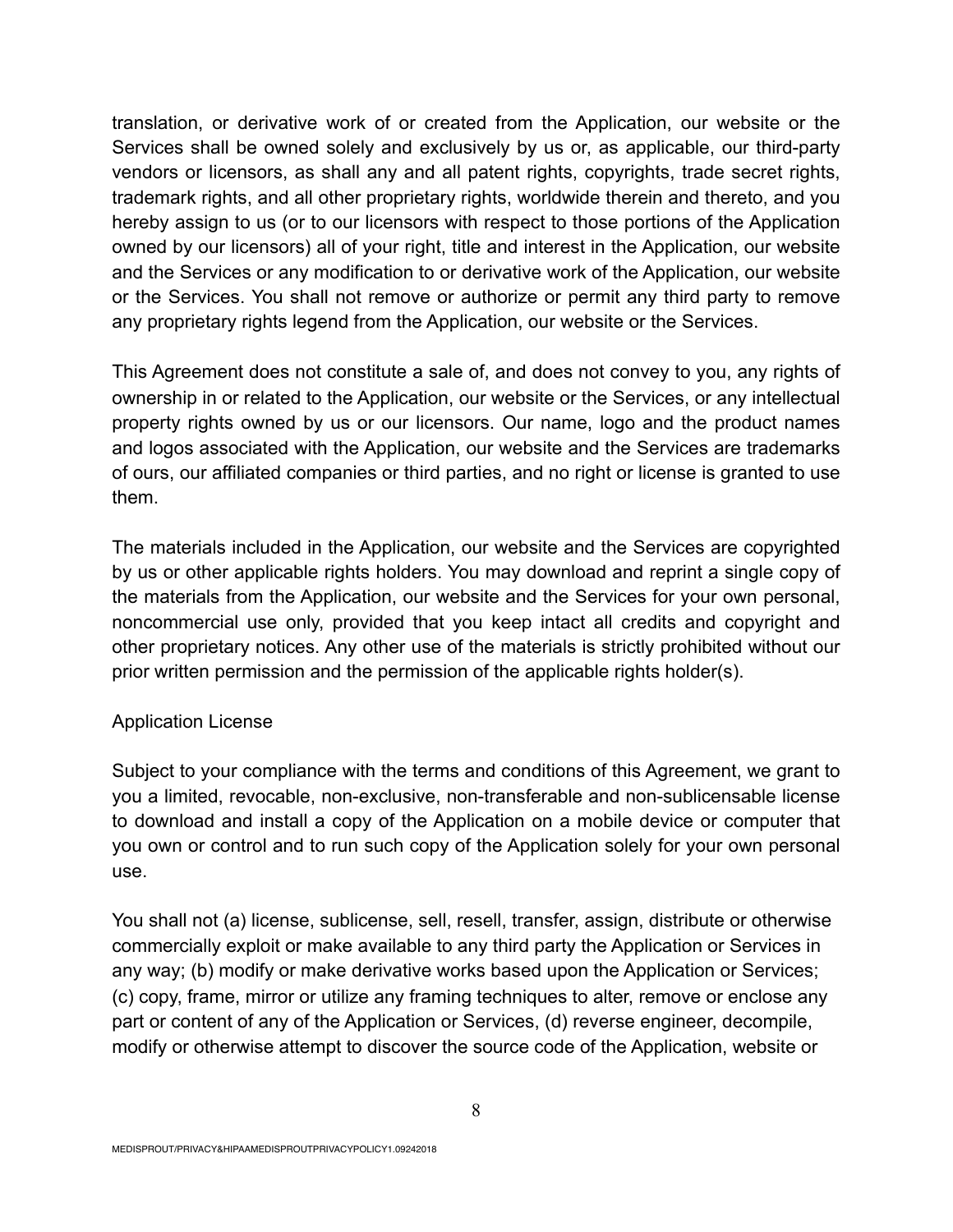Services, (e) use or access the Application or Services in order to (1) design or build a competitive product or service, (2) design or build a product using similar ideas, features, functions or graphics, or (3) copy any ideas, features, functions or graphics, (f) launch, store or transmit an automated program or script, including, but not limited to, web spiders, web crawlers, web robots, web ants, web indexers, bots, viruses, worms, time bombs, Trojan Horses, or other harmful or malicious code, files, scripts, agents or programs (including but not limited or any program which may make multiple server requests per second, or unduly burdens or hinders the operation or performance of the Application, our website or the Services, (g) interfere with or disrupt the integrity or performance of any of the Application, our website or the Services, or (h) attempt to gain unauthorized access to any of the Application, our website or the Services.

### Third Party Materials; Links

The functionality of certain Services may make available access to data, information, and materials made available by third parties ("Third Party Materials"), or allow for the routing or transmission of such Third Party Materials, including via links. By using such functionality, you are directing us to access, route and transmit to you the applicable Third Party Materials.

We neither control nor endorse, nor are we responsible for, any Third Party Materials, including the accuracy, integrity, quality, legality, usefulness or safety of Third Party Materials, or any intellectual property rights therein. Certain Third Party Materials may, among other things, be inaccurate, misleading or deceptive. Nothing in this Agreement will be deemed to be a representation or warranty by us with respect to any Third Party Materials. We have no obligation to monitor Third Party Materials, and we may block or disable access to any Third Party Materials (in whole or part) through the Services at any time. In addition, the availability of any Third Party Materials through the Services does not imply our endorsement of, or our affiliation with, any provider of such Third Party Materials, nor does such availability create any legal relationship between you and any such provider.

YOUR USE OF THIRD PARTY MATERIALS IS AT YOUR OWN RISK AND IS SUBJECT TO ANY ADDITIONAL TERMS, CONDITIONS AND POLICIES APPLICABLE TO SUCH THIRD PARTY MATERIALS (SUCH AS TERMS OF SERVICE OR PRIVACY POLICIES OF THE PROVIDERS OF SUCH THIRD PARTY MATERIALS).

**Disclaimer** 

THE APPLICATION, OUR WEBSITE AND THE SERVICES, AND ANY INFORMATION CONTAINED ON OR PROVIDED THROUGH THE APPLICATION, OUR WEBSITE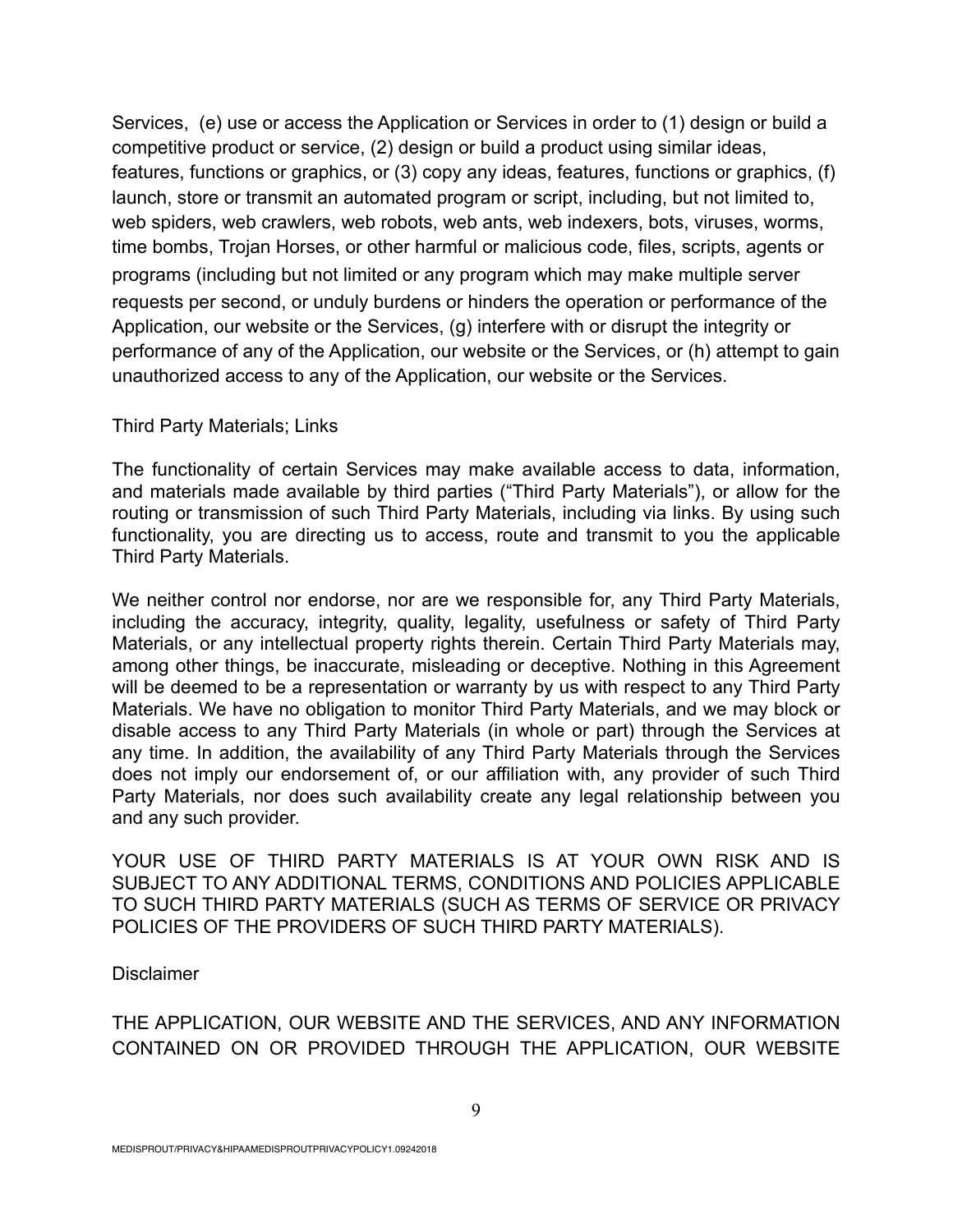AND THE SERVICES, ARE PROVIDED ON AN "AS IS" BASIS. ANY ACCESS TO OR USE OF THE APPLICATION, OUR WEBSITE AND THE SERVICES IS VOLUNTARY. WE WILL REGARD ALL ACCESS OR USE AS VOLUNTARY AND AT THE SOLE RISK OF THE USER.

The Application, our website and the Services are designed solely to enable you to obtain select non-emergency Telemedicine consultations and treatment for common medical conditions by facilitating the connection between a patient or facility and a health care provider.

ANY INFORMATION CONTAINED IN THE APPLICATION, OUR WEBSITE OR THE SERVICES SHOULD NOT BE RELIED UPON AS THE BASIS OF ANY HEALTH CARE DECISION. NOTHING CONTAINED IN THE APPLICATION, OUR WEBSITE OR THE SERVICES IS OR SHOULD BE CONSIDERED, OR USED AS A SUBSTITUTE FOR, MEDICAL ADVICE, DIAGNOSIS OR TREATMENT.

THE APPLICATION, OUR WEBSITE AND THE SERVICES DO NOT CONSTITUTE THE PRACTICE OF ANY MEDICAL, NURSING OR OTHER PROFESSIONAL HEALTH CARE ADVICE, DIAGNOSIS OR TREATMENT.

None of the content in the Application, on our website or in the Services should be considered medical advice or an endorsement, representation or warranty of any health care provider or facility or that any particular medication or treatment is safe, appropriate or effective for you.

We make no representation or warranty that a health care provider will be available to perform the health care services you request.

NEVER DISREGARD, AVOID OR DELAY IN OBTAINING MEDICAL ADVICE FROM YOUR DOCTOR OR OTHER QUALIFIED HEALTH CARE PROVIDER BECAUSE OF SOMETHING YOU HAVE READ THROUGH OUR APPLICATION OR WEBSITE. IF YOU HAVE OR SUSPECT THAT YOU HAVE A NONEMERGENCY MEDICAL PROBLEM OR CONDITION, YOU MAY USE THE APPLICATION TO TRY TO CONTACT A QUALIFIED HEALTH CARE PROVIDER. HOWEVER, IF YOU ARE EXPERIENCING A MEDICAL EMERGENCY, PLEASE CALL 911 FOR EMERGENCY MEDICAL HELP.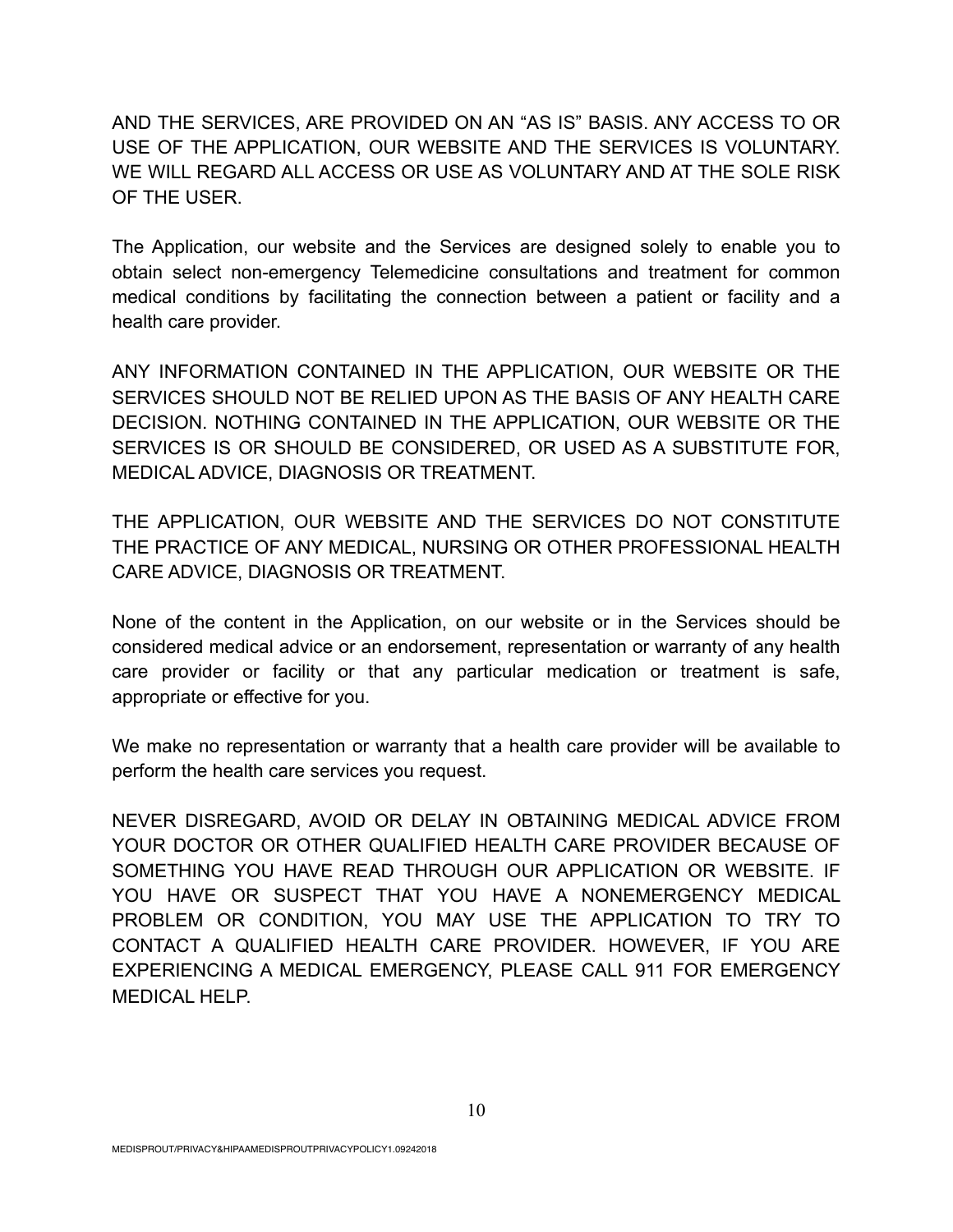We do not control, supply, endorse or warrant any information, products, services or merchandise supplied by any facility or health care provider with whom you may connect via the Application, our website or the Services.

We also do not warrant that files that may be available for downloading through the Application, our website or the Services will be free of infections or viruses, worms, Trojan horses or other code that contains contaminating or destructive properties.

We and our technology service providers cannot and do not warrant against errors, omissions, delays, interruptions or losses, including loss of data. Your download and use of the Application, our website and the Services is at your own discretion and risk, and you are solely responsible for any damages to your hardware device(s) or loss of data that results from the download or use of the Application, our website or the Services. Users of the Application, our website and the Services are responsible for maintaining a means external to the Application, our website and the Services for the reconstruction of any lost data.

WE DO NOT MAKE ANY EXPRESS OR IMPLIED WARRANTIES, REPRESENTATIONS OR ENDORSEMENTS OF ANY KIND WHATSOEVER (INCLUDING, WITHOUT LIMITATION, WARRANTIES OF TITLE OR NONINFRINGEMENT, OR ANY WARRANTIES OF MERCHANTABILITY OR FITNESS FOR A PARTICULAR PURPOSE) WITH REGARD TO THE APPLICATION, OUR WEBSITE AND THE SERVICES, OR WITH RESPECT TO ANY INFORMATION, PRODUCT, SERVICE, MERCHANDISE OR OTHER MATERIAL PROVIDED ON OR THROUGH THE APPLICATION, OUR WEBSITE AND THE SERVICES (INCLUDING ANY CONSULTATIONS OR OTHER SERVICES YOU MAY OBTAIN FROM HEALTH CARE PROVIDERS WITH WHOM YOU CONNECT VIA THE APPLICATION, OUR WEBSITE OR THE SERVICES).

WE DO NOT WARRANT THE ACCURACY, COMPLETENESS, CORRECTNESS, TIMELINESS OR USEFULNESS OF ANY INFORMATION, PRODUCTS, SERVICES, MERCHANDISE OR OTHER MATERIAL PROVIDED THROUGH THE APPLICATION, OUR WEBSITE OR THE SERVICES OR ON THE INTERNET GENERALLY.

WE MAKE NO WARRANTY THAT THE APPLICATION, OUR WEBSITE AND THE SERVICES WILL BE UNINTERRUPTED, TIMELY, SECURE OR ERROR-FREE.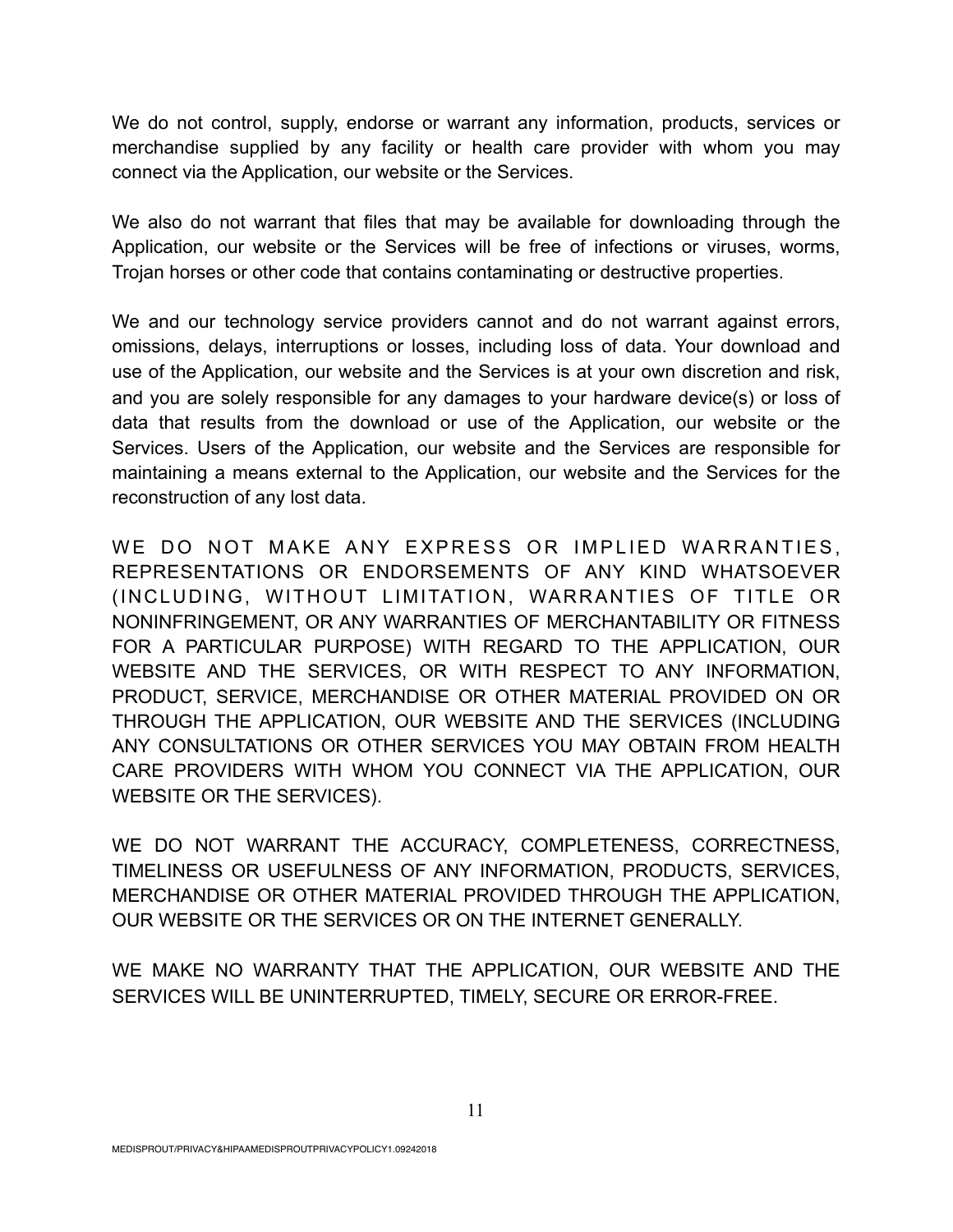YOUR SOLE AND EXCLUSIVE REMEDY FOR DISSATISFACTION WITH THE APPLICATION, OUR WEBSITE OR THE SERVICES IS TO STOP USING THEM.

# Limitation of Liability

TO THE FULLEST EXTENT PERMISSIBLE UNDER APPLICABLE LAW, IN NO EVENT WILL WE BE LIABLE TO YOU OR ANY THIRD PARTY FOR ANY DIRECT, INDIRECT, PUNITIVE, EXEMPLARY, INCIDENTAL, SPECIAL OR CONSEQUENTIAL DAMAGES OF ANY KIND (WHETHER IN CONTRACT, TORT (INCLUDING NEGLIGENCE), OR OTHERWISE), STRICT LIABILITY AND/OR OTHER THEORY, INCLUDING DAMAGES FOR LOSS OF PROFITS, USE OR DATA, LOSS OF OTHER INTANGIBLES, LOSS OF SECURITY OF SUBMISSIONS (INCLUDING UNAUTHORIZED INTERCEPTION BY THIRD PARTIES OF ANY SUBMISSIONS) RELATING TO OR ARISING OUT OF THIS AGREEMENT, OR THE USE OF, OR THE INABILITY TO USE, THE APPLICATION, OUR WEBSITE OR THE SERVICES, INCLUDING, BUT NOT LIMITED TO, ANY INFORMATION OR DATA MADE AVAILABLE THROUGH THE APPLICATION, OUR WEBSITE OR THE SERVICES OR ANY SERVICES PERFORMED BY ANY HEALTH CARE PROVIDERS WITH WHOM YOU CONNECT VIA THE APPLICATION, OUR WEBSITE OR THE SERVICES (INCLUDING CLAIMS OF MEDICAL MALPRACTICE AGAINST THOSE HEALTH CARE PROVIDERS), EVEN IF WE ARE ADVISED BEFOREHAND OF THE POSSIBILITY OF SUCH DAMAGES. YOUR SOLE AND EXCLUSIVE REMEDY FOR DISSATISFACTION WITH THE APPLICATION, WEBSITE AND/OR SERVICES OR ANY PRODUCTS OR THIRD PARTY MATERIALS IS TO STOP USING THE SAME. IN THE EVENT THE FOREGOING LIMITATION OF LIABILITY IS DETERMINED BY A COURT OF COMPETENT JURISDICTION TO BE UNENFORCEABLE, THEN OUR MAXIMUM LIABILITY FOR ALL CLAIMS (WHETHER IN CONTRACT, TORT (INCLUDING NEGLIGENCE AND MEDICAL MALPRACTICE), OR OTHERWISE) OF EVERY KIND ARISING OUT OF THIS AGREEMENT WILL NOT EXCEED ONE HUNDRED DOLLARS (\$100.00). THE FOREGOING LIMITATION OF LIABILITY WILL COVER, WITHOUT LIMITATION, ANY TECHNICAL MALFUNCTION, COMPUTER ERROR OR LOSS OF DATA, AND ANY OTHER INJURY, ARISING FROM THE USE OF THE APPLICATION, OUR WEBSITE OR THE SERVICES.

Applicable law may not allow for limitations on certain implied warranties, or exclusions or limitations of certain damages; solely to the extent that such law applies to you, some or all of the above disclaimers, exclusions or limitations may not apply to you, and you may have certain additional rights.

Indemnification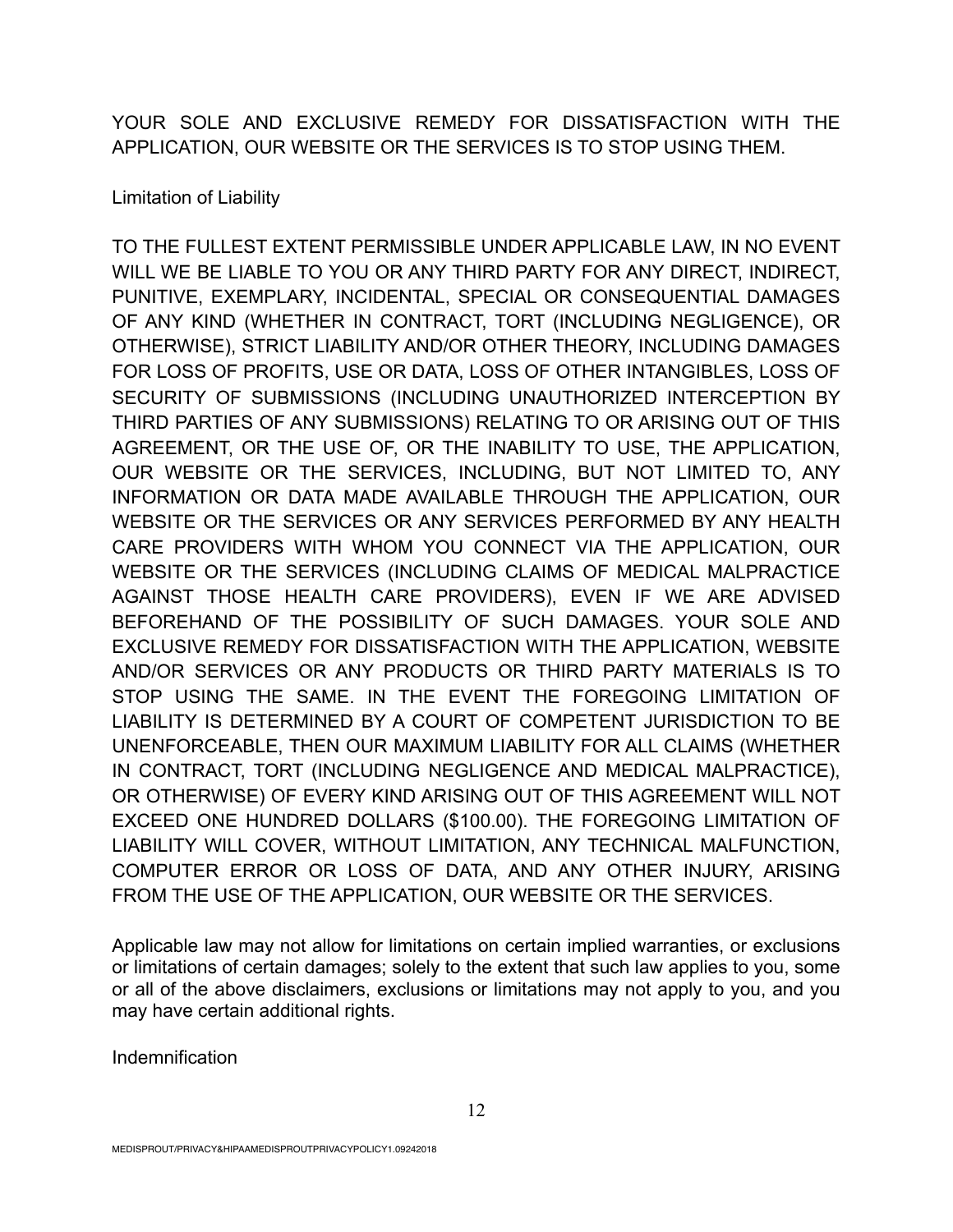Except to the extent prohibited under applicable law, you agree to indemnify and hold harmless us, our affiliates, and each of our and their respective directors, officers, managers, employees, shareholders, members, agents, representatives, licensors, successors and assigns from and against any and all losses, expenses, damages and costs, including reasonable attorneys' fees, that arise out of your use of the Application, our website or the Services, violation of this Agreement by you or any other person using your user name, password or account, or your violation of any rights of another. We reserve the right to control the defense of any claim for which we are entitled to indemnification under this section (including, but not limited to, the selection of counsel). In such event, you agree to provide us with such cooperation as is reasonably requested by us.

## Modifications to, or Discontinuation of, the Application, our Website or the Services

We reserve the right at any time and from time to time to modify or discontinue, temporarily or permanently, the Application, our website or the Services, or any portion thereof, with or without notice. You agree that we will not be liable to you or any third party for any modification, suspension or discontinuance of the Application, our website or the Services or any portion thereof.

### **Privacy**

Your use of the Application, our website and the Services is subject to our Privacy Policy. Please review this policy so you understand what information we collect, how we use it, how we secure it, and when we may share it.

### Notice of Copyright Infringement

The Digital Millennium Copyright Act of 1998 ("DMCA") provides recourse for copyright owners who believe that material appearing on the Internet infringes their rights under United States copyright law. If you believe in good faith that materials appearing in the Application, on our website or in the Services infringe your copyright, you (or your agent) may send us a notice requesting that the material be removed, or access to it blocked. In addition, if you believe in good faith that a notice of copyright infringement has been wrongly filed against you, the DMCA permits you to send us a counter-notice. Notices and counter-notices must meet statutory requirements imposed by the DMCA. One place to find more information is the United States Copyright Office website,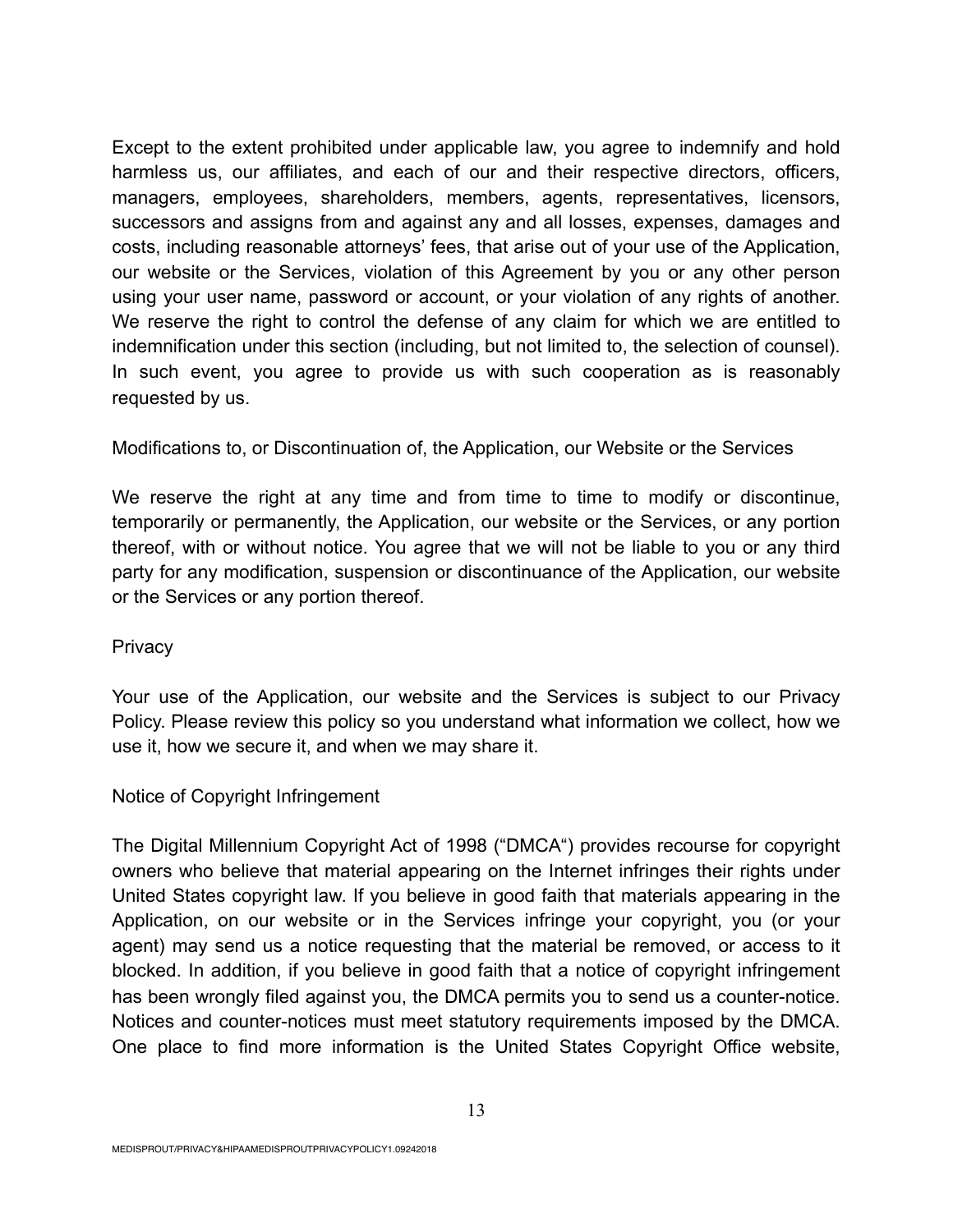currently located at http://www.loc.gov/copyright. In accordance with the DMCA, we have designated an agent to receive notification of alleged copyright infringement in accordance with the DMCA. Any written Notification of Claimed infringement should comply with Title 17, United States Code, Section 512(c)(3)(A) and should be provided in writing to  $\blacksquare$ 

Please note that the contact information provided in this section is for suspected copyright infringement only. Contact information for other matters can be found elsewhere in the Application or on our website.

## **Miscellaneous**

This Agreement constitutes the entire agreement between you and us with respect to the subject matter contained in this Agreement and supersedes all previous and contemporaneous agreements, proposals and communications, written or oral, related to that subject matter. You also may be subject to additional terms and conditions that may apply when you use the products or services of a third party that are available through the Application, our website or the Services. In the event of any conflict between any such third-party terms and conditions and this Agreement, this Agreement will govern. This Agreement will be governed by and construed in accordance with the laws of the State of New York, without regard to any conflicts of law provisions contained therein.

Any dispute arising under or relating in any way to this Agreement will be resolved exclusively by final and binding arbitration in White Plains, New York under the rules of the American Arbitration Association, except that you or we may bring a claim related to intellectual property rights, or seek temporary and preliminary specific performance and injunctive relief, in any court of competent jurisdiction, without the posting of bond or other security. The parties agree to the exclusive personal and subject matter jurisdiction and venue of the courts located in Westchester County, New York, for any claim related to this Agreement which is not required to be resolved by arbitration. You agree that any claim you may have against us, including but not limited to our past and present employees and agents, will be brought individually and you will not join such claim with claims of any other person or entity or bring, join or participate in a class action against us.

This Agreement is personal to you and you may not assign it to anyone. We may assign this Agreement to anyone. If any provision of this Agreement is found to be unlawful,